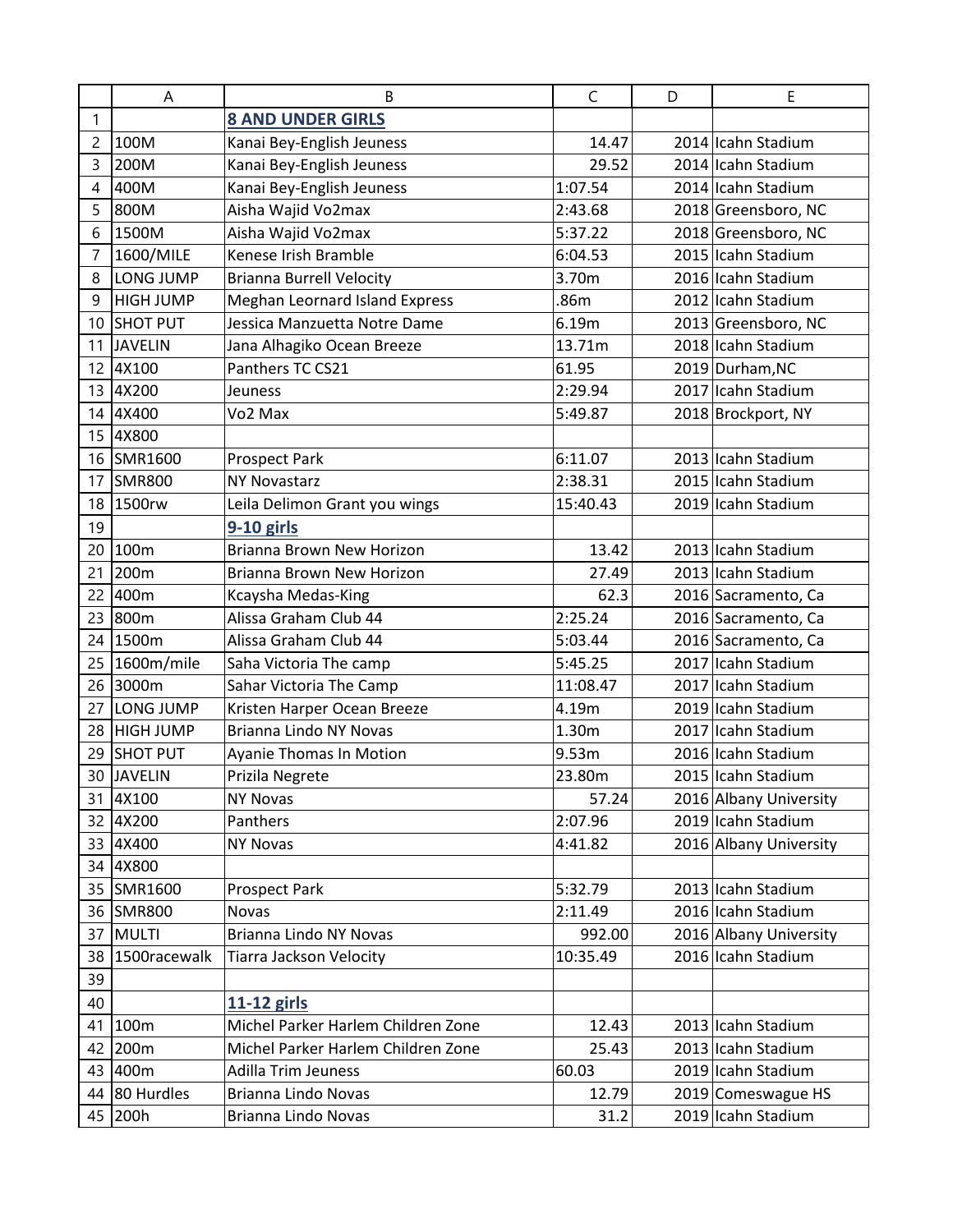|    | A                 | B                                         | $\mathsf{C}$ | D       | E                    |
|----|-------------------|-------------------------------------------|--------------|---------|----------------------|
|    | 46 800m           | Alissa Graham Club 44                     | 2:18.48      |         | 2018 Greensboro, NC  |
| 47 | 1500m             | Sarah Flynn                               | 4:48.61      |         | 2013 Icahn Stadium   |
|    | 48 1600m/mile     | Lily Cohen Chelsea Greyhounds             | 5:07.04      |         | 2014 Icahn Stadium   |
| 49 | 3000m             | Sarah Flynn                               | 10:22.76     |         | 2013 Icahn Stadium   |
| 50 | 2k steeple        | Juliette Salazar NY Starz                 | 8:05.45      |         | 2017 Icahn Stadium   |
| 51 | Long Jump         | Khloe Harrigan Novas                      | 4.83m        |         | 2019 Icahn Stadium   |
| 52 | High Jump         | My'Khiyah Williams                        | 1.55m        |         | 2013 Icahn Stadium   |
| 53 | <b>SHOT PUT</b>   | P. Webster Rutledge zodiacs               | 9.99m        |         | 2012 Icahn Stadium   |
| 54 | <b>DISCUS</b>     | Ashleigh Convery                          | 26.45m       |         | 2014 Icahn Stadium   |
| 55 | <b>JAVELIN</b>    | Sage Sumpter Riverbank TC                 | 30.28m       |         | 2015 Icahn Stadium   |
| 56 | Finn Jav          | Ghianna Smith In motion                   | 26.44m       |         | 2019 Comeswague HS   |
| 57 | 4X100             | <b>NY Novas</b>                           | 51.37        |         | 2019 Comeswague HS   |
| 58 | 4x200             | Metro Eagles                              | 1:59.18      |         | 2013 Icahn Stadium   |
| 59 | 4x400             | <b>NY Novas</b>                           | 4:11.82      |         | 2019 Icahn Stadium   |
| 60 | 4x800             | Vo2Max                                    | 10:44.70     |         | 2016 Lancaster, Pa   |
| 61 | <b>SMR800</b>     | <b>Bronx Tigers</b>                       | 2:05.95      |         | 2016 Icahn Stadium   |
| 62 | MULTI             | Brianna Lindo Novas                       | 2894         |         | 2019 Comeswague HS   |
| 63 | 1500 racewalk     | Tiarra Jackson Velocity                   | 9:13.81      |         | 2018 Greensboro, NC  |
| 64 |                   |                                           |              |         |                      |
| 65 |                   | <b>13-14 Girls</b>                        |              |         |                      |
| 66 | 100m              | Iantha Wright Metro Eagles                | 12.31        |         | 2014 Icahn Stadium   |
| 67 | 200m              | Brianna Brown Team Dynasty                | 25.23        |         | 2017 Icahn Stadium   |
| 68 | 400m              | Brianna Brown Team Dynasty                | 55.91        |         | 2017 Icahn Stadium   |
| 69 | 100HURDLES        | Faith Edwards Ruff Kutz                   | 14.97        |         | 2016 Sacramento, Ca  |
| 70 | 200HURDLES        | Sophia Myers Ruff Kutz                    | 28.51        |         | 2014 Icahn Stadium   |
| 71 | 800M              | Mary Henelly Sufferen                     | 2:14.18      |         | 2016 Warwick HS      |
| 72 | 1500M             | Katelyn Tuohy North Rockland              | 4:30.21      |         | $2016$ CNS HS        |
| 73 | 1600M/mile        | Katelyn Tuohy North Rockland              | 4:54.92      |         | 2016 White Plains HS |
| 74 | 3000M             | Katelyn Tuohy North Rockland              | 9:48.44      | 2015    |                      |
| 75 | 3200m             | Katelyn Tuohy North Rockland              | 10:33.80     | 2016    |                      |
| 76 | <b>2K STEEPLE</b> | Mary Henelly Sufferen                     | 6:46.84      | 2016    |                      |
| 77 | LONG JUMP         | Krystall Kellum Medgar Evers              | 5.10m        |         | 2017 Fitchburg, Ma   |
| 78 | TRIPLE JUMP       | Remi Mellingoff                           | 9.84m        |         | 2019 Greensboro, NC  |
| 79 | <b>HIGH JUMP</b>  | My'Khiyah Williams                        | 1.73m        |         | 2014 Fitchburg, Ma   |
| 80 | POLE VAULT        | Rachel Venter Hudson Valley flying circus | 3.20m        | 2020 NJ |                      |
| 81 | <b>SHOT PUT</b>   | <b>Egypt Parker Eclipse</b>               | 13.58m       | 2012    |                      |
|    | 82 DISCUS         | <b>Egypt Parker Eclipse</b>               | 34.48m       | 2012    |                      |
| 83 | <b>HAMMER</b>     | Janah Sharpe Mount Vernon                 | 34.64m       | 2016    |                      |
| 84 | <b>JAVELIN</b>    | Tyaja Thomas In motion                    | 32.22m       |         | 2019 Comeswague HS   |
|    | 85 4X100          | Zodiacs                                   | 48.29        |         | 2013 Icahn Stadium   |
| 86 | 4X200             | <b>Medgar Evers</b>                       | 1:50.72      |         | 2013 Icahn Stadium   |
| 87 | 4X400             | Metro Eagles                              | 4:06.9       | 2015    |                      |
| 88 | 4X800             | <b>Prospect Park</b>                      | 10:12.11     |         | 2014 Icahn Stadium   |
|    | 89 SMR1600        | <b>Halls Express</b>                      | 4:35.29      |         | 2013 Icahn Stadium   |
|    | 90 SMR800         | Novas                                     | 1:58.91      |         | 2016 Icahn Stadium   |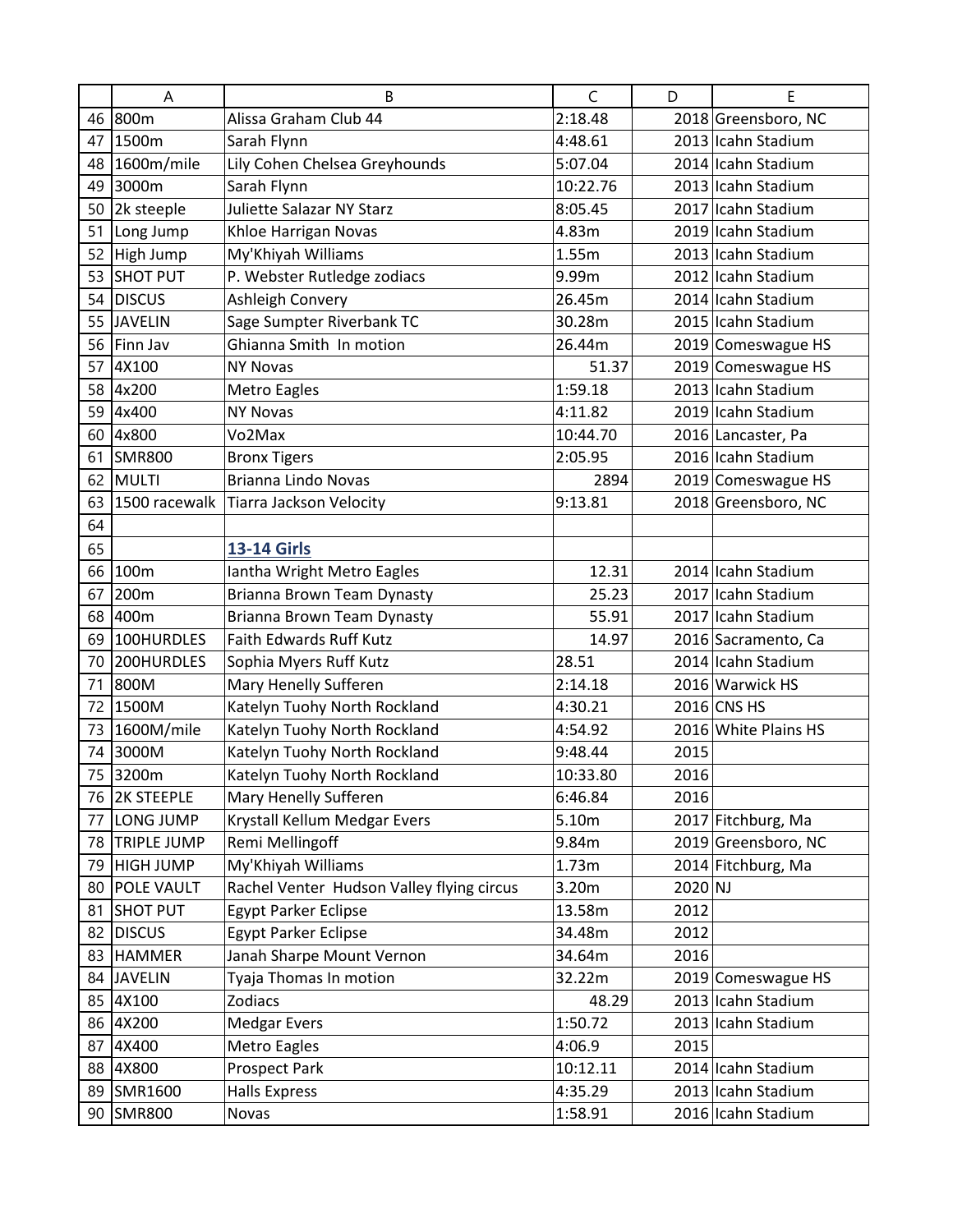|     | A                | B                                     | C        | D    | Е                    |
|-----|------------------|---------------------------------------|----------|------|----------------------|
|     | 91 MULTI         | Shayla Broughton East NY Impalas      | 2935     |      | 2012 Morgan State    |
| 92  | 1500RW           | Lucy Vayo                             | 8:14.93  | 2015 |                      |
| 93  | 3000m RW         | <b>Tiarra Jackson Velocity</b>        | 18:05.33 |      | 2019 Icahn Stadium   |
| 94  |                  |                                       |          |      |                      |
| 95  |                  | <b>15-16 GIRLS</b>                    |          |      |                      |
|     | 96 100M          | <b>Toshel Goffe</b>                   | 11.93    |      | 2017 Icahn Stadium   |
| 97  | 200M             | Ianha Wright Metro Eagles             | 24.68    |      | 2015 Icahn Stadium   |
| 98  | 400M             | Kamryn Mcintosh Sufferen              | 54.12    | 2015 |                      |
|     | 99 100HH         | Paula Salmon East NY Impalas          | 13.97    |      | 2015 Chicago, Il     |
|     | 100 400 IH       | Louise Jones Nyack                    | 1:02.20  |      | 2016 CNS HS          |
|     | 101 800M         | Mary Cain                             | 2:04.17  |      | 2012 Eugene, Or      |
|     | 102 1500M        | Mary Cain                             | 4:11.01  | 2012 |                      |
|     | 103 1600M/mile   | Katelyn Tuohy North Rockland          | 4:33.87  |      | 2018 NC A&T          |
|     | 104 3000M        | Katelyn Tuohy North Rockland          | 9:09.71  |      | 2018 CNS HS          |
|     | 1053200M         | Katelyn Tuohy North Rockland          | 9:47.88  |      | 2018 White Plains HS |
|     | 106 2K STEEPLE   | Sara Trainor FDR                      | 6:41.47  |      | 2018 NC A&T          |
|     | 107 3k Steeple   | Alexandra Harris North Rockland       | 10:44.48 |      | 2015 Canada          |
|     | 108 5000M        | Kathryn Altieri Wagner/Island Express | 17:19.5  |      | 2019 NC A&T          |
|     | 109 LONG JUMP    | Shayla Broughton/ Nadia Saunders      | 5.85m    |      | 2014 Houston, Tx/cns |
|     | 110 TRIPLE JUMP  | Codi Ann Reid/ Nadia Saunders         | 11.62m   |      | 2016 Icahn Stadium   |
|     | 111 HIGH JUMP    | My'Khiyah Williams                    | 1.70m    |      | 2016 Lancaster, Pa   |
|     | 112 POLE VAULT   | Liliana Cohen Team VA                 | 3.81m    |      | 2018 CNS HS          |
|     | 113 SHOT PUT     | Egypt Parker eclipse                  | 12.63m   |      | 2013 Greensboro, NC  |
|     | 114 DISCUS       | Kira Linder Horace Greeley            | 41.2m    |      | 2018 Loucks HS       |
|     | 115 HAMMER       | Janae Sharpe Mount Vernon             | 49.2m    |      | 2018 Iona Prep       |
|     | 116 JAVELIN      | Olivia Morgan New Rochelle            | 36.88m   | 2015 |                      |
|     | 1174X100         | <b>Ruff Kutz</b>                      | 49.63    |      | 2018 Greensboro, NC  |
|     | 1184X200         | <b>Bronx Tigers</b>                   | 1:48.66  |      | 2012 Icahn Stadium   |
|     | 1194X400         | <b>NY Novas</b>                       | 4:05.17  |      | 2018 Icahn Stadium   |
|     | 120 4X800        | <b>Novas</b>                          | 10:33.7  |      | 2017 Icahn Stadium   |
|     | 121 SMR1600      | <b>Bronx Tigers</b>                   | 4:33.72  |      | 2013 Icahn Stadium   |
|     | 122 SMR800       | Harlem Children Zone                  | 2:00.64  |      | 2016 Icahn Stadium   |
|     | 123 MULTI        | Sophia Myers Ruff Kutz / QHST         | 4151     |      | 2015 Fitchburg, Ma   |
|     | 124 1500 RW      | Maria Garcia                          | 7:12.52  |      | 2014 Greensboro, Nc  |
|     | $125$ 1mile rw   | Maria Garcia                          | 7:41.60  |      | 2014 Greensboro, Nc  |
|     | 126 3K RACE WALK | Cierra Durcan                         | 14:38.6  |      | 2019 Sachem East     |
| 127 |                  |                                       |          |      |                      |
| 128 |                  | 17-18 girls                           |          |      |                      |
|     | 129 100m         | <b>Brenessa Thompson Medgar Evers</b> | 11.34    | 2014 |                      |
|     | 130 200m         | Kadecia Baird Medgar Evers            | 23.26    |      | 2013 Greensboro, NC  |
|     | 131400m          | Kadecia Baird Medgar Evers            | 51.04    | 2013 |                      |
|     | 132 100h         | Alyssa Sandy Vtesse/ Robenson         | 13.38    |      | 2016 Icahn Stadium   |
|     | 133 400h         | Alyssa Sandy Vtesse/ Robenson         | 59.14    |      | 2016 Icahn Stadium   |
|     | 134 800m         | Mary Cain                             | 1:59.51  |      | 2013 Eugene, Or      |
|     | 135 1500m        | Mary Cain                             | 4:04.62  | 2013 |                      |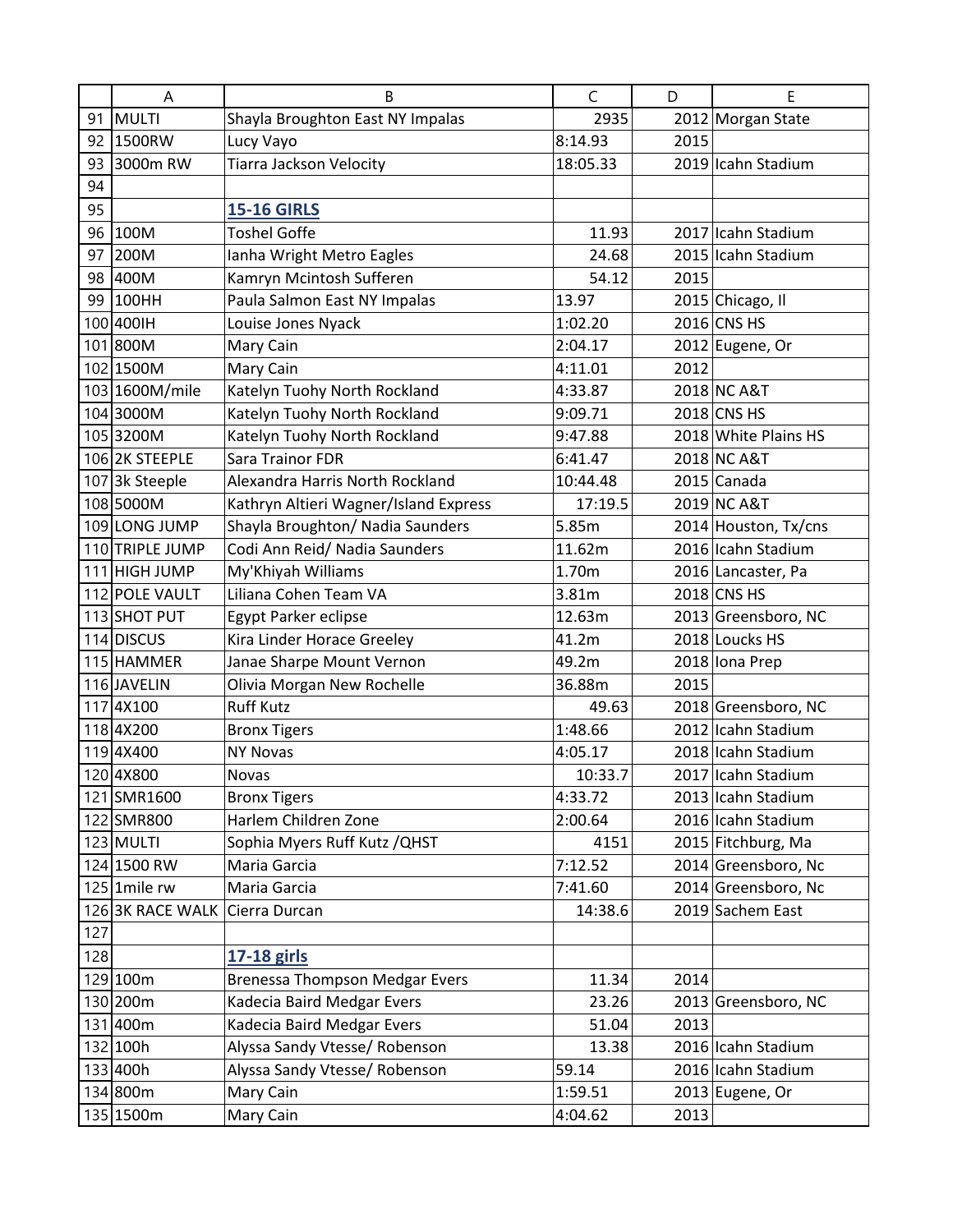| A                           | B                                          | C        | D    | E                         |
|-----------------------------|--------------------------------------------|----------|------|---------------------------|
| 136 1600m/mile              | Mary Cain                                  | 4:39.28  |      | $2012$ Penn               |
| 137 3000m                   | Mary Cain                                  | 8:58.48  | 2014 |                           |
| 1383200m                    | Mary Cain                                  | 9:38.72  | 2013 |                           |
| 139 2k Steeple              | Sarah Trainor FDR                          | 6:29.08  |      | 2019 FDR HS               |
| 140 3k Steeple              | Alex Harris North Rockland                 | 10:25.80 |      | 2017 Sac State            |
| 141 5000m                   | Mary Cain                                  | 15:45.46 | 2013 |                           |
| 142 LONG JUMP               | Marie-Josee Ebwea-Bile                     | 5.79m    |      | 2015 Icahn Stadium        |
| 143 TRIPLE JUMP             | Marie-Josee Ebwea-Bile                     | 12.83m   |      | 2015 Penn                 |
| 144 HIGH JUMP               | Mecca Muamba                               | 1.76m    |      | 2017 Icahn Stadium        |
| 145 POLE VAULT              | Kaile Thompson HV Flying Circus            | 4.09m    |      | 2019 Greensboro, NC       |
| 146 SHOT PUT                | <b>Egypt Parker Eclipse</b>                | 13.94m   |      | 2015 Icahn Stadium        |
| 147 DISCUS                  | Kira Lindner Hackley/ Hudson Valley flight | 43.58m   |      | 2019 Lakeland HS          |
| 148 HAMMER                  | Jannah Sharpe Mount Vernon                 | 47.89m   |      | 2019 Greensboro, NC       |
| 149 JAVELIN                 | Holly Charles Paul Robenson                | 39.92m   |      | 2019 white plains HS      |
| 150 4X100                   | <b>Team Dynasty</b>                        | 48.55    |      | 2018 Icahn Stadium        |
| 1514X200                    | Eclipse                                    | 1:51.22  |      | 2012 Icahn Stadium        |
| 152 4X400                   | New Horizon                                | 4:04.34  |      | 2017 Fitchburg, Ma        |
| 153 4X800                   | <b>Medgar Evers</b>                        | 10:39.28 |      | 2017 Icahn Stadium        |
| $154$ SMR                   |                                            |          |      |                           |
| 155 1500 RW                 | Maria Garcia North Rockland                | 6:56.28  | 2016 |                           |
| 156 1mile rw                | Maria Garcia North Rockland                | 7:29.42  |      | 2015 Greensboro, NC       |
| 157 3K RACE WALK Audrey Fox |                                            | 15:04.99 |      | 2017 Greensboro, NC       |
| 158 MULTI                   | Sophia Myers Ruff Kutz                     | 4310     |      | 2018 Icahn Stadiu+A129:E1 |
| 159                         |                                            |          |      |                           |
| 160                         | <b>INDOOR TRACK</b>                        |          |      |                           |
| 161                         | <b>8 AND UNDER</b>                         |          |      |                           |
| 162 55M                     | Kcaysha Medas King                         | 8.43     |      | 2015 Armory               |
| 163 60M                     | Rehanna Bertram Jeuness                    | 10.05    |      | 2012 Brooklyn armory      |
| 164 200M                    | Adairia Reaves Zodiacs                     | 30.52    |      | 2013 Armory               |
| 165 300m                    | Malina Rodriguez King Ocean Breeze         | 51.46    |      | 2018 Ocean Breeze         |
| 166 400M                    | Kanai Bey- English Jeuness                 | 1:11.27  |      | 2014 Brooklyn armory      |
| 167 600m                    | Brianna Lindo                              | 1:56.91  |      | 2015 Ocean Breeze         |
| 168 800M                    | Kunusasha Medas-King Midas Touch           | 2:49.27  |      | 2020 Armory               |
| 169 1000M                   | Calista Cortijo Prospect Park              | 4:03     |      | 2020 Ocean Breeze         |
| 170 1500M                   | Julia Plawaik Notre Dame                   | 5:49.89  |      | 2013 PG complex           |
| 171 1600M                   | Adilla Trim 288TC                          | 5:53.76  |      | 2015 Armory               |
| 172 4X200                   | Velocity                                   | 2:18.10  |      | 2017 Ocean Breeze         |
| 173 4X400                   | Prospect                                   | 5:45.27  |      | 2017 Ocean Breeze         |
| 174 SMR                     | Jeuness                                    | 5:56.03  |      | 2012 Brooklyn armory      |
| 175 LONG JUMP               | <b>Brianna Burrel Velocity</b>             | 3.69m    |      | 2016 Ocean Breeze         |
| 176 SHOT PUT                | <b>Brielle Hudson NY Starz</b>             | 7.45m    |      | 2020 Ocean Breeze         |
| 177                         |                                            |          |      |                           |
| 178                         | $9-10$ girls                               |          |      |                           |
| 179 55M                     | Faith Edwards Ruff Kutz                    | 7.87     |      | $2012$ armory             |
| 180 60M                     | Anesia Marin Jeuness                       | 9.33     |      | 2012 Brooklyn Armory      |
|                             |                                            |          |      |                           |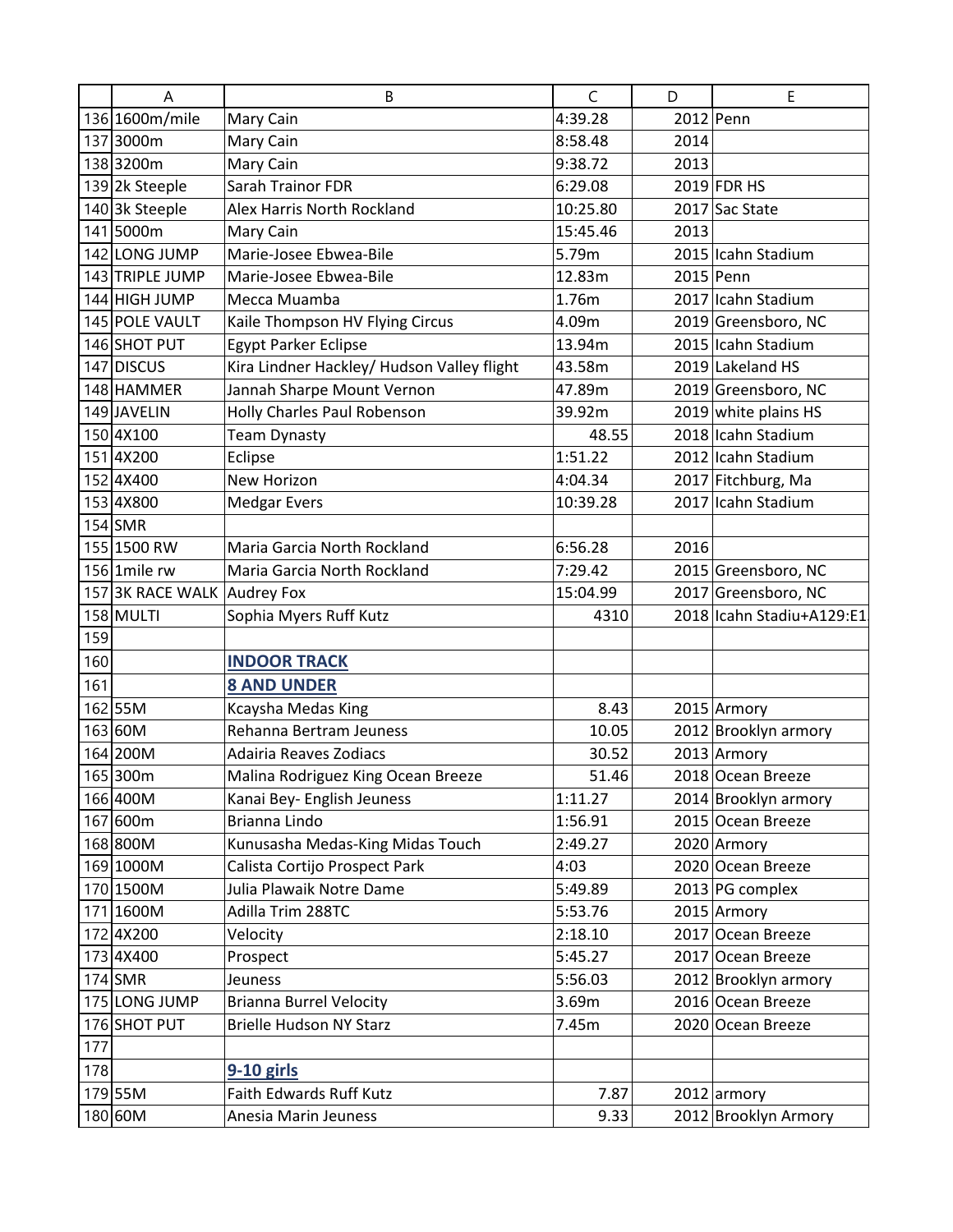|     | $\mathsf A$       | B                                  | $\mathsf{C}$ | D | E                     |
|-----|-------------------|------------------------------------|--------------|---|-----------------------|
|     | 181 200M          | Brianna Brown New Horizon          | 28.41        |   | $2012$ armory         |
|     | 182 300m          | <b>Brianna Lindo Novas</b>         | 46.59        |   | 2017 ocean breeze     |
|     | 183 400M          | Nyla Liburd Prospect               | 1:05.76      |   | 2016 ocean breeze     |
|     | 184 600m          | Tai Shepphard Jeuness              | 1:50.16      |   | 2015 ocean breeze     |
|     | 185 800M          | Aisha Wajid Vo2 max                | 2:31.71      |   | 2020 ocean breeze     |
|     | 186 1000m         | Adilia Trim 288 TC                 | 3:32.03      |   | 2016 ocean breeze     |
|     | 187 1500M         | Alissa Graham Club 44              | 5:11.59      |   | 2016 ocean breeze     |
|     | 188 1600M         | Alissa Graham Club 44              | 5:44.25      |   | 2016 ocean breeze     |
|     | 1894X200          | <b>New York Novas</b>              | 1:58.60      |   | 2017 ocean breeze     |
|     | 1904X400          | <b>New York Novas</b>              | 4:43.91      |   | 2017 ocean breeze     |
|     | 191 SMR           | 288 TC                             | 5:12.14      |   | 2017 ocean breeze     |
|     | 192 LONG JUMP     | Olyvia Burrel Velocity             | 4.36m        |   | 2016 ocean breeze     |
|     | 193 HIGH JUMP     | B. Lindo Novas F. Muhammad Jeuness | 1.30m        |   | 20172018 ocean breeze |
|     | 194 SHOT PUT      | Jessica Manzueta Notre Dame        | 8.13m        |   | 2015 ocean breeze     |
|     | 195 1500rw        | Rebecca Cohen Prospect             | 10:27.21     |   | 2017 ocean breeze     |
| 196 |                   |                                    |              |   |                       |
| 197 |                   | <b>11-12 Girls</b>                 |              |   |                       |
|     | 198 55M           | Anna Vidolova Chelsea Greyhounds   | 7.55         |   | 2020 Armory           |
|     | 199 60M           | <b>Jcree Sanders Metropolis</b>    | 8.78         |   | 2012 Brooklyn Armory  |
|     | 200 55HURDLES     | Kamilah Alibi Novas                | 8.88         |   | 2019 ocean breeze     |
|     | 201 200M          | Anna Vidolova Chelsea Greyhounds   | 26.05        |   | 2020 Armory           |
|     | 202 300m          | Kaela Swift Novas                  | 41.62        |   | 2019 ocean breeze     |
|     | 203 400M          | Anna Vidolova Chelsea Greyhounds   | 57.79        |   | 2020 Armory           |
|     | 204 600m          | Alissa Graham Club 44              | 1:43.07      |   | 2018 ocean breeze     |
|     | 205 800M          | Alissa Graham Club 44              | 2:22.68      |   | 2018 ocean breeze     |
|     | 206 1000M         | Sahar Victoria The Camp            | 3:19.22      |   | 2019 ocean breeze     |
|     | 207 1500M         | Rainn Shephard Jeuness             | 4:51.22      |   | 2017 ocean breeze     |
|     | 208 1600M/mile    | Sahar Victoria The Camp            | 5:21.70      |   | 2019 ocean breeze     |
|     | 2093000M          | Sarah Flynn                        | 10:07.12     |   | 2013 Toms River       |
|     | 210 4X200M        | <b>New York Novas</b>              | 1:49.09      |   | 2019 ocean breeze     |
|     | 211 4X400M        | <b>New York Novas</b>              | 4:21.04      |   | 2019 ocean breeze     |
|     | 212 4X800M        | Jeuness                            | 10:29.18     |   | 2017 Brooklyn Armory  |
|     | $213$ SMR         | <b>Novas</b>                       | 4:30.72      |   | 2019 ocean breeze     |
|     | 214 LONG JUMP     | Olyvia Burrell Velocity            | 4.75m        |   | 2018 ocean breeze     |
|     | 215 HIGH JUMP     | My'Khiyah Williams                 | 1.59m        |   | 2013 West Point       |
|     | 216 SHOT PUT      | Dakota Barnes                      | 9.75m        |   | 2017 ocean breeze     |
|     | 217 1500 Racewalk | Tiarra Jackson Velocity            | 08:59.8      |   | 2018 ocean breeze     |
| 218 |                   |                                    |              |   |                       |
| 219 |                   | 13-14 Girls                        |              |   |                       |
|     | 220 55M           | Yessinia Andrews Metro Eagles      | 7.14         |   | 2017 Armory           |
|     | 221 60M           | Shayla Broughton East NY Impalas   | 8.46         |   | 2012 Brooklyn Armory  |
|     | 222 55HURDLES     | <b>Brinesha Bain Jeuness</b>       | 8.2          |   | 2018 Ocean Breeze     |
|     | 223 200M          | Yessinia Andrews Metro Eagles      | 24.72        |   | 2017 Ocean Breeze     |
|     | 224 300m          | Paris Peoples                      | 39.99        |   | 2014 Armory           |
|     | 225 400M          | Anissa Moore Moore Acceleration    | 56.89        |   | 2019 Ocean Breeze     |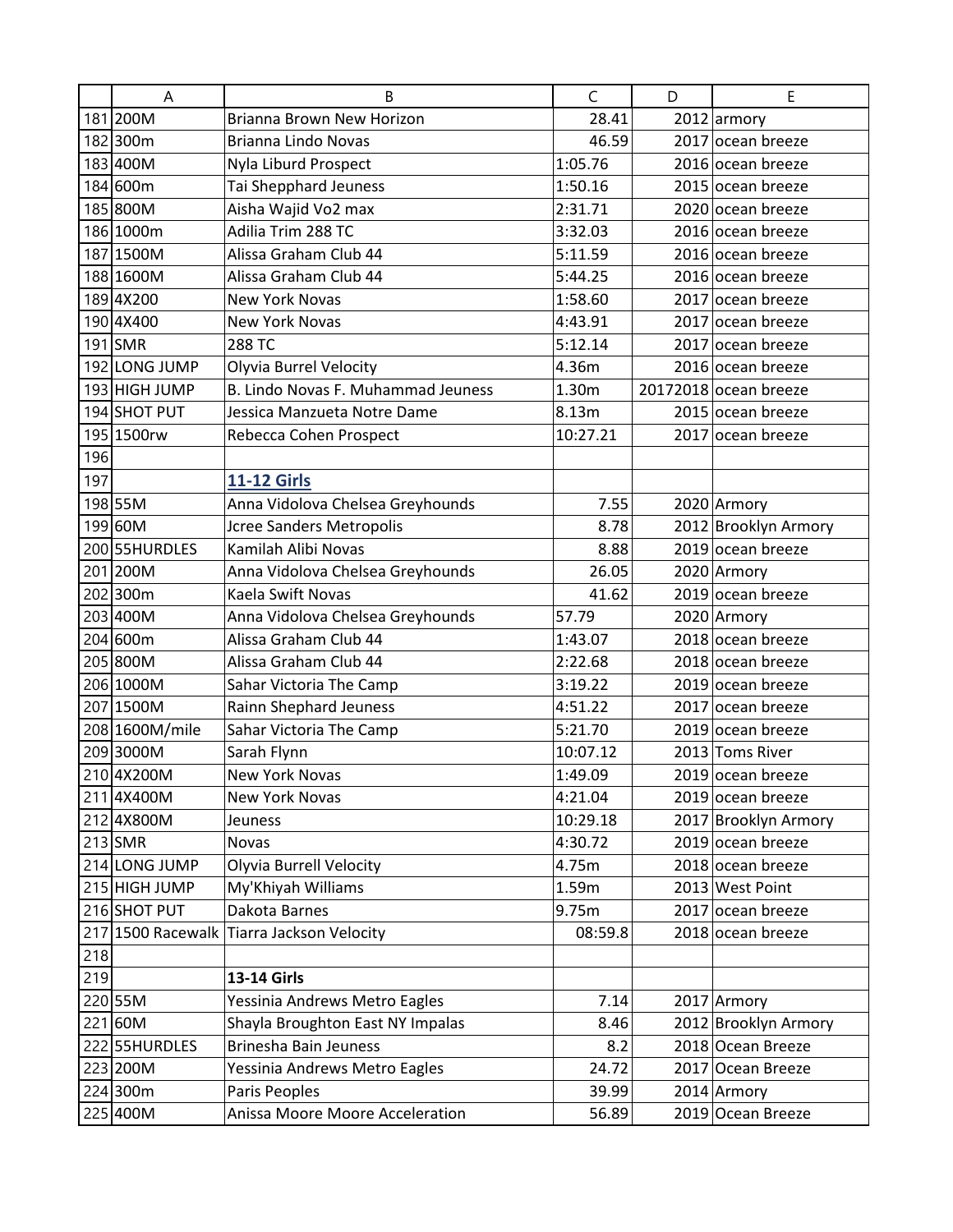| 226 600m<br>Victoria Vidolova Chelsea Greyhounds<br>1:43.50<br>2019 Ocean Breeze<br>227 800M<br>Sophia Muccini<br>2016 Ocean Breeze<br>2:17.78<br>228 1000M<br>Sophia Muccini TSC<br>2016 Armory<br>2:59.65<br>229 1500M<br>Sophia Muccini TSC<br>2016 Ocean Breeze<br>4:43.26<br>230 1600M<br>Katelyn Tuohy North Rockland<br>2015 Armory<br>4:36.57<br>Sophia Muccini TSC<br>2015 Houghton College<br>2313000M<br>10:26.23<br>232 4X200<br>2020 Ocean Breeze<br><b>NY Novas</b><br>1:47.03<br>233 4X400<br>2020 Ocean Breeze<br>4:09.10<br><b>NY Novas</b><br>234 4X800<br>2014 Brooklyn Armory<br><b>Prospect Park</b><br>10:28.91<br>235 SMR<br>2019 Ocean Breeze<br>Jeuness<br>4:14.63<br>236 LONG JUMP<br>Sofia Myers Ruff Kutz<br>5.29m<br>2014 Pg Complex<br>237 TRIPLE JUMP<br>Jaelyn Chevannes<br>9.20m<br>2016 Ocean Breeze<br>My'Khiyah Williams<br>238 HIGH JUMP<br>2015 Armory<br>1.67m<br>239 SHOT PUT<br>Alyssa Campbell MySprint Club<br>2017 Ocean Breeze<br>12.04m<br>Rachel Venter Hudson Valley flying circus<br>240 POLE VAULT<br>2020 Armory<br>3.04m<br>241 3K RACE WALK<br><b>Tiarra Jackson Velocity</b><br>2019 Ocean Breeze<br>18:11.80<br>242 1500 Racewalk<br>8:14<br>2019 Brooklyn Armory<br>Tiarra Jackson Velocity<br>243<br>244<br><b>15-16 Girls</b><br>245 55M<br>7.11<br>Symone Darius New Rochelle HS<br>2014 Armory<br>246 60M<br>Brianna Brown Team Dynasty<br>2018 Armory<br>7.75<br>247 55HURDLES<br>Paula Salmon ENY Impalas/ Clara Barton<br>2015 Armory<br>8.02<br>248 60HURDLES<br>2012 Armory<br>Sandreka Bancroft Cardoza<br>8.86<br>249 200M<br>2014 Armory<br>Symone Darius New Rochelle HS<br>23.99<br>250 300M<br>Arianne Strunkey Bronx Tigers/Taft HS<br>2013 Armory<br>39.62<br>Kamryn Mcintosh Sufferen<br>251 400M<br>2015 Armory<br>54.09<br>252 600M<br>Kamryn Mcintosh Sufferen<br>1:28.78<br>2015 Armory<br>253 800M<br>2012 Armory<br>Mary Cain<br>2:07.28<br>2012 Armory<br>Mary Cain<br>254 1000M<br>2:47.31<br>255 1500M<br>Katelyn Tuohy North Rockland<br>2018 Ocean Breeze<br>4:23.38<br>Katelyn Tuohy North Rockland<br>256 1600M<br>4:43.62<br>2018 Armory<br>257 3000M<br>Katelyn Tuohy North Rockland<br>9:05.26<br>2018 Ocean Breeze<br>Anna Flynn Ursuline HS<br>258 3200M<br>2015 Armory<br>10:39.38<br>Katelyn Tuohy North Rockland<br>259 5000M<br>15:37.12<br>2018 Liberty<br>260 4X200<br>1:37.28<br>2013 armory<br>Medgar<br>Robenson<br>$2016$ armory<br>261 4X400<br>3:40.95<br>262 4X800<br>North Rockland<br>8:59.63<br>2016 Armory<br>263 SMR<br>Sufferen<br>2015 Armory<br>3:54.48<br>264 DMR<br>Cardoza<br>2016 Armory<br>11:34.85<br>265 SHR<br>2014 Pg Complex<br><b>NY Novas</b><br>33.08<br>266 LONG JUMP<br>2018 Armory<br>Nadia Saunders North Rockland<br>5.63m<br>267 TRIPLE JUMP<br>Codi Anne Reid Medgar Evers<br>2017 Ocean Breeze<br>11.73m<br>My'Khiyah Williams Banneker<br>268 HIGH JUMP<br>1.72m<br>2017 Armory<br>269 SHOT PUT<br>2014 Pg Complex<br><b>Egypt Parker Eclipse</b><br>12.78m<br>2014 Armory<br>270 WEIGHT THROW Monae Cooper New Rochelle<br>16.38m | A | B | $\mathsf{C}$ | D | E |
|---------------------------------------------------------------------------------------------------------------------------------------------------------------------------------------------------------------------------------------------------------------------------------------------------------------------------------------------------------------------------------------------------------------------------------------------------------------------------------------------------------------------------------------------------------------------------------------------------------------------------------------------------------------------------------------------------------------------------------------------------------------------------------------------------------------------------------------------------------------------------------------------------------------------------------------------------------------------------------------------------------------------------------------------------------------------------------------------------------------------------------------------------------------------------------------------------------------------------------------------------------------------------------------------------------------------------------------------------------------------------------------------------------------------------------------------------------------------------------------------------------------------------------------------------------------------------------------------------------------------------------------------------------------------------------------------------------------------------------------------------------------------------------------------------------------------------------------------------------------------------------------------------------------------------------------------------------------------------------------------------------------------------------------------------------------------------------------------------------------------------------------------------------------------------------------------------------------------------------------------------------------------------------------------------------------------------------------------------------------------------------------------------------------------------------------------------------------------------------------------------------------------------------------------------------------------------------------------------------------------------------------------------------------------------------------------------------------------------------------------------------------------------------------------------------------------------------------------------------------------------------------------------------------------------------------------------------------------------------------------------------------------------------------------------------------------------|---|---|--------------|---|---|
|                                                                                                                                                                                                                                                                                                                                                                                                                                                                                                                                                                                                                                                                                                                                                                                                                                                                                                                                                                                                                                                                                                                                                                                                                                                                                                                                                                                                                                                                                                                                                                                                                                                                                                                                                                                                                                                                                                                                                                                                                                                                                                                                                                                                                                                                                                                                                                                                                                                                                                                                                                                                                                                                                                                                                                                                                                                                                                                                                                                                                                                                           |   |   |              |   |   |
|                                                                                                                                                                                                                                                                                                                                                                                                                                                                                                                                                                                                                                                                                                                                                                                                                                                                                                                                                                                                                                                                                                                                                                                                                                                                                                                                                                                                                                                                                                                                                                                                                                                                                                                                                                                                                                                                                                                                                                                                                                                                                                                                                                                                                                                                                                                                                                                                                                                                                                                                                                                                                                                                                                                                                                                                                                                                                                                                                                                                                                                                           |   |   |              |   |   |
|                                                                                                                                                                                                                                                                                                                                                                                                                                                                                                                                                                                                                                                                                                                                                                                                                                                                                                                                                                                                                                                                                                                                                                                                                                                                                                                                                                                                                                                                                                                                                                                                                                                                                                                                                                                                                                                                                                                                                                                                                                                                                                                                                                                                                                                                                                                                                                                                                                                                                                                                                                                                                                                                                                                                                                                                                                                                                                                                                                                                                                                                           |   |   |              |   |   |
|                                                                                                                                                                                                                                                                                                                                                                                                                                                                                                                                                                                                                                                                                                                                                                                                                                                                                                                                                                                                                                                                                                                                                                                                                                                                                                                                                                                                                                                                                                                                                                                                                                                                                                                                                                                                                                                                                                                                                                                                                                                                                                                                                                                                                                                                                                                                                                                                                                                                                                                                                                                                                                                                                                                                                                                                                                                                                                                                                                                                                                                                           |   |   |              |   |   |
|                                                                                                                                                                                                                                                                                                                                                                                                                                                                                                                                                                                                                                                                                                                                                                                                                                                                                                                                                                                                                                                                                                                                                                                                                                                                                                                                                                                                                                                                                                                                                                                                                                                                                                                                                                                                                                                                                                                                                                                                                                                                                                                                                                                                                                                                                                                                                                                                                                                                                                                                                                                                                                                                                                                                                                                                                                                                                                                                                                                                                                                                           |   |   |              |   |   |
|                                                                                                                                                                                                                                                                                                                                                                                                                                                                                                                                                                                                                                                                                                                                                                                                                                                                                                                                                                                                                                                                                                                                                                                                                                                                                                                                                                                                                                                                                                                                                                                                                                                                                                                                                                                                                                                                                                                                                                                                                                                                                                                                                                                                                                                                                                                                                                                                                                                                                                                                                                                                                                                                                                                                                                                                                                                                                                                                                                                                                                                                           |   |   |              |   |   |
|                                                                                                                                                                                                                                                                                                                                                                                                                                                                                                                                                                                                                                                                                                                                                                                                                                                                                                                                                                                                                                                                                                                                                                                                                                                                                                                                                                                                                                                                                                                                                                                                                                                                                                                                                                                                                                                                                                                                                                                                                                                                                                                                                                                                                                                                                                                                                                                                                                                                                                                                                                                                                                                                                                                                                                                                                                                                                                                                                                                                                                                                           |   |   |              |   |   |
|                                                                                                                                                                                                                                                                                                                                                                                                                                                                                                                                                                                                                                                                                                                                                                                                                                                                                                                                                                                                                                                                                                                                                                                                                                                                                                                                                                                                                                                                                                                                                                                                                                                                                                                                                                                                                                                                                                                                                                                                                                                                                                                                                                                                                                                                                                                                                                                                                                                                                                                                                                                                                                                                                                                                                                                                                                                                                                                                                                                                                                                                           |   |   |              |   |   |
|                                                                                                                                                                                                                                                                                                                                                                                                                                                                                                                                                                                                                                                                                                                                                                                                                                                                                                                                                                                                                                                                                                                                                                                                                                                                                                                                                                                                                                                                                                                                                                                                                                                                                                                                                                                                                                                                                                                                                                                                                                                                                                                                                                                                                                                                                                                                                                                                                                                                                                                                                                                                                                                                                                                                                                                                                                                                                                                                                                                                                                                                           |   |   |              |   |   |
|                                                                                                                                                                                                                                                                                                                                                                                                                                                                                                                                                                                                                                                                                                                                                                                                                                                                                                                                                                                                                                                                                                                                                                                                                                                                                                                                                                                                                                                                                                                                                                                                                                                                                                                                                                                                                                                                                                                                                                                                                                                                                                                                                                                                                                                                                                                                                                                                                                                                                                                                                                                                                                                                                                                                                                                                                                                                                                                                                                                                                                                                           |   |   |              |   |   |
|                                                                                                                                                                                                                                                                                                                                                                                                                                                                                                                                                                                                                                                                                                                                                                                                                                                                                                                                                                                                                                                                                                                                                                                                                                                                                                                                                                                                                                                                                                                                                                                                                                                                                                                                                                                                                                                                                                                                                                                                                                                                                                                                                                                                                                                                                                                                                                                                                                                                                                                                                                                                                                                                                                                                                                                                                                                                                                                                                                                                                                                                           |   |   |              |   |   |
|                                                                                                                                                                                                                                                                                                                                                                                                                                                                                                                                                                                                                                                                                                                                                                                                                                                                                                                                                                                                                                                                                                                                                                                                                                                                                                                                                                                                                                                                                                                                                                                                                                                                                                                                                                                                                                                                                                                                                                                                                                                                                                                                                                                                                                                                                                                                                                                                                                                                                                                                                                                                                                                                                                                                                                                                                                                                                                                                                                                                                                                                           |   |   |              |   |   |
|                                                                                                                                                                                                                                                                                                                                                                                                                                                                                                                                                                                                                                                                                                                                                                                                                                                                                                                                                                                                                                                                                                                                                                                                                                                                                                                                                                                                                                                                                                                                                                                                                                                                                                                                                                                                                                                                                                                                                                                                                                                                                                                                                                                                                                                                                                                                                                                                                                                                                                                                                                                                                                                                                                                                                                                                                                                                                                                                                                                                                                                                           |   |   |              |   |   |
|                                                                                                                                                                                                                                                                                                                                                                                                                                                                                                                                                                                                                                                                                                                                                                                                                                                                                                                                                                                                                                                                                                                                                                                                                                                                                                                                                                                                                                                                                                                                                                                                                                                                                                                                                                                                                                                                                                                                                                                                                                                                                                                                                                                                                                                                                                                                                                                                                                                                                                                                                                                                                                                                                                                                                                                                                                                                                                                                                                                                                                                                           |   |   |              |   |   |
|                                                                                                                                                                                                                                                                                                                                                                                                                                                                                                                                                                                                                                                                                                                                                                                                                                                                                                                                                                                                                                                                                                                                                                                                                                                                                                                                                                                                                                                                                                                                                                                                                                                                                                                                                                                                                                                                                                                                                                                                                                                                                                                                                                                                                                                                                                                                                                                                                                                                                                                                                                                                                                                                                                                                                                                                                                                                                                                                                                                                                                                                           |   |   |              |   |   |
|                                                                                                                                                                                                                                                                                                                                                                                                                                                                                                                                                                                                                                                                                                                                                                                                                                                                                                                                                                                                                                                                                                                                                                                                                                                                                                                                                                                                                                                                                                                                                                                                                                                                                                                                                                                                                                                                                                                                                                                                                                                                                                                                                                                                                                                                                                                                                                                                                                                                                                                                                                                                                                                                                                                                                                                                                                                                                                                                                                                                                                                                           |   |   |              |   |   |
|                                                                                                                                                                                                                                                                                                                                                                                                                                                                                                                                                                                                                                                                                                                                                                                                                                                                                                                                                                                                                                                                                                                                                                                                                                                                                                                                                                                                                                                                                                                                                                                                                                                                                                                                                                                                                                                                                                                                                                                                                                                                                                                                                                                                                                                                                                                                                                                                                                                                                                                                                                                                                                                                                                                                                                                                                                                                                                                                                                                                                                                                           |   |   |              |   |   |
|                                                                                                                                                                                                                                                                                                                                                                                                                                                                                                                                                                                                                                                                                                                                                                                                                                                                                                                                                                                                                                                                                                                                                                                                                                                                                                                                                                                                                                                                                                                                                                                                                                                                                                                                                                                                                                                                                                                                                                                                                                                                                                                                                                                                                                                                                                                                                                                                                                                                                                                                                                                                                                                                                                                                                                                                                                                                                                                                                                                                                                                                           |   |   |              |   |   |
|                                                                                                                                                                                                                                                                                                                                                                                                                                                                                                                                                                                                                                                                                                                                                                                                                                                                                                                                                                                                                                                                                                                                                                                                                                                                                                                                                                                                                                                                                                                                                                                                                                                                                                                                                                                                                                                                                                                                                                                                                                                                                                                                                                                                                                                                                                                                                                                                                                                                                                                                                                                                                                                                                                                                                                                                                                                                                                                                                                                                                                                                           |   |   |              |   |   |
|                                                                                                                                                                                                                                                                                                                                                                                                                                                                                                                                                                                                                                                                                                                                                                                                                                                                                                                                                                                                                                                                                                                                                                                                                                                                                                                                                                                                                                                                                                                                                                                                                                                                                                                                                                                                                                                                                                                                                                                                                                                                                                                                                                                                                                                                                                                                                                                                                                                                                                                                                                                                                                                                                                                                                                                                                                                                                                                                                                                                                                                                           |   |   |              |   |   |
|                                                                                                                                                                                                                                                                                                                                                                                                                                                                                                                                                                                                                                                                                                                                                                                                                                                                                                                                                                                                                                                                                                                                                                                                                                                                                                                                                                                                                                                                                                                                                                                                                                                                                                                                                                                                                                                                                                                                                                                                                                                                                                                                                                                                                                                                                                                                                                                                                                                                                                                                                                                                                                                                                                                                                                                                                                                                                                                                                                                                                                                                           |   |   |              |   |   |
|                                                                                                                                                                                                                                                                                                                                                                                                                                                                                                                                                                                                                                                                                                                                                                                                                                                                                                                                                                                                                                                                                                                                                                                                                                                                                                                                                                                                                                                                                                                                                                                                                                                                                                                                                                                                                                                                                                                                                                                                                                                                                                                                                                                                                                                                                                                                                                                                                                                                                                                                                                                                                                                                                                                                                                                                                                                                                                                                                                                                                                                                           |   |   |              |   |   |
|                                                                                                                                                                                                                                                                                                                                                                                                                                                                                                                                                                                                                                                                                                                                                                                                                                                                                                                                                                                                                                                                                                                                                                                                                                                                                                                                                                                                                                                                                                                                                                                                                                                                                                                                                                                                                                                                                                                                                                                                                                                                                                                                                                                                                                                                                                                                                                                                                                                                                                                                                                                                                                                                                                                                                                                                                                                                                                                                                                                                                                                                           |   |   |              |   |   |
|                                                                                                                                                                                                                                                                                                                                                                                                                                                                                                                                                                                                                                                                                                                                                                                                                                                                                                                                                                                                                                                                                                                                                                                                                                                                                                                                                                                                                                                                                                                                                                                                                                                                                                                                                                                                                                                                                                                                                                                                                                                                                                                                                                                                                                                                                                                                                                                                                                                                                                                                                                                                                                                                                                                                                                                                                                                                                                                                                                                                                                                                           |   |   |              |   |   |
|                                                                                                                                                                                                                                                                                                                                                                                                                                                                                                                                                                                                                                                                                                                                                                                                                                                                                                                                                                                                                                                                                                                                                                                                                                                                                                                                                                                                                                                                                                                                                                                                                                                                                                                                                                                                                                                                                                                                                                                                                                                                                                                                                                                                                                                                                                                                                                                                                                                                                                                                                                                                                                                                                                                                                                                                                                                                                                                                                                                                                                                                           |   |   |              |   |   |
|                                                                                                                                                                                                                                                                                                                                                                                                                                                                                                                                                                                                                                                                                                                                                                                                                                                                                                                                                                                                                                                                                                                                                                                                                                                                                                                                                                                                                                                                                                                                                                                                                                                                                                                                                                                                                                                                                                                                                                                                                                                                                                                                                                                                                                                                                                                                                                                                                                                                                                                                                                                                                                                                                                                                                                                                                                                                                                                                                                                                                                                                           |   |   |              |   |   |
|                                                                                                                                                                                                                                                                                                                                                                                                                                                                                                                                                                                                                                                                                                                                                                                                                                                                                                                                                                                                                                                                                                                                                                                                                                                                                                                                                                                                                                                                                                                                                                                                                                                                                                                                                                                                                                                                                                                                                                                                                                                                                                                                                                                                                                                                                                                                                                                                                                                                                                                                                                                                                                                                                                                                                                                                                                                                                                                                                                                                                                                                           |   |   |              |   |   |
|                                                                                                                                                                                                                                                                                                                                                                                                                                                                                                                                                                                                                                                                                                                                                                                                                                                                                                                                                                                                                                                                                                                                                                                                                                                                                                                                                                                                                                                                                                                                                                                                                                                                                                                                                                                                                                                                                                                                                                                                                                                                                                                                                                                                                                                                                                                                                                                                                                                                                                                                                                                                                                                                                                                                                                                                                                                                                                                                                                                                                                                                           |   |   |              |   |   |
|                                                                                                                                                                                                                                                                                                                                                                                                                                                                                                                                                                                                                                                                                                                                                                                                                                                                                                                                                                                                                                                                                                                                                                                                                                                                                                                                                                                                                                                                                                                                                                                                                                                                                                                                                                                                                                                                                                                                                                                                                                                                                                                                                                                                                                                                                                                                                                                                                                                                                                                                                                                                                                                                                                                                                                                                                                                                                                                                                                                                                                                                           |   |   |              |   |   |
|                                                                                                                                                                                                                                                                                                                                                                                                                                                                                                                                                                                                                                                                                                                                                                                                                                                                                                                                                                                                                                                                                                                                                                                                                                                                                                                                                                                                                                                                                                                                                                                                                                                                                                                                                                                                                                                                                                                                                                                                                                                                                                                                                                                                                                                                                                                                                                                                                                                                                                                                                                                                                                                                                                                                                                                                                                                                                                                                                                                                                                                                           |   |   |              |   |   |
|                                                                                                                                                                                                                                                                                                                                                                                                                                                                                                                                                                                                                                                                                                                                                                                                                                                                                                                                                                                                                                                                                                                                                                                                                                                                                                                                                                                                                                                                                                                                                                                                                                                                                                                                                                                                                                                                                                                                                                                                                                                                                                                                                                                                                                                                                                                                                                                                                                                                                                                                                                                                                                                                                                                                                                                                                                                                                                                                                                                                                                                                           |   |   |              |   |   |
|                                                                                                                                                                                                                                                                                                                                                                                                                                                                                                                                                                                                                                                                                                                                                                                                                                                                                                                                                                                                                                                                                                                                                                                                                                                                                                                                                                                                                                                                                                                                                                                                                                                                                                                                                                                                                                                                                                                                                                                                                                                                                                                                                                                                                                                                                                                                                                                                                                                                                                                                                                                                                                                                                                                                                                                                                                                                                                                                                                                                                                                                           |   |   |              |   |   |
|                                                                                                                                                                                                                                                                                                                                                                                                                                                                                                                                                                                                                                                                                                                                                                                                                                                                                                                                                                                                                                                                                                                                                                                                                                                                                                                                                                                                                                                                                                                                                                                                                                                                                                                                                                                                                                                                                                                                                                                                                                                                                                                                                                                                                                                                                                                                                                                                                                                                                                                                                                                                                                                                                                                                                                                                                                                                                                                                                                                                                                                                           |   |   |              |   |   |
|                                                                                                                                                                                                                                                                                                                                                                                                                                                                                                                                                                                                                                                                                                                                                                                                                                                                                                                                                                                                                                                                                                                                                                                                                                                                                                                                                                                                                                                                                                                                                                                                                                                                                                                                                                                                                                                                                                                                                                                                                                                                                                                                                                                                                                                                                                                                                                                                                                                                                                                                                                                                                                                                                                                                                                                                                                                                                                                                                                                                                                                                           |   |   |              |   |   |
|                                                                                                                                                                                                                                                                                                                                                                                                                                                                                                                                                                                                                                                                                                                                                                                                                                                                                                                                                                                                                                                                                                                                                                                                                                                                                                                                                                                                                                                                                                                                                                                                                                                                                                                                                                                                                                                                                                                                                                                                                                                                                                                                                                                                                                                                                                                                                                                                                                                                                                                                                                                                                                                                                                                                                                                                                                                                                                                                                                                                                                                                           |   |   |              |   |   |
|                                                                                                                                                                                                                                                                                                                                                                                                                                                                                                                                                                                                                                                                                                                                                                                                                                                                                                                                                                                                                                                                                                                                                                                                                                                                                                                                                                                                                                                                                                                                                                                                                                                                                                                                                                                                                                                                                                                                                                                                                                                                                                                                                                                                                                                                                                                                                                                                                                                                                                                                                                                                                                                                                                                                                                                                                                                                                                                                                                                                                                                                           |   |   |              |   |   |
|                                                                                                                                                                                                                                                                                                                                                                                                                                                                                                                                                                                                                                                                                                                                                                                                                                                                                                                                                                                                                                                                                                                                                                                                                                                                                                                                                                                                                                                                                                                                                                                                                                                                                                                                                                                                                                                                                                                                                                                                                                                                                                                                                                                                                                                                                                                                                                                                                                                                                                                                                                                                                                                                                                                                                                                                                                                                                                                                                                                                                                                                           |   |   |              |   |   |
|                                                                                                                                                                                                                                                                                                                                                                                                                                                                                                                                                                                                                                                                                                                                                                                                                                                                                                                                                                                                                                                                                                                                                                                                                                                                                                                                                                                                                                                                                                                                                                                                                                                                                                                                                                                                                                                                                                                                                                                                                                                                                                                                                                                                                                                                                                                                                                                                                                                                                                                                                                                                                                                                                                                                                                                                                                                                                                                                                                                                                                                                           |   |   |              |   |   |
|                                                                                                                                                                                                                                                                                                                                                                                                                                                                                                                                                                                                                                                                                                                                                                                                                                                                                                                                                                                                                                                                                                                                                                                                                                                                                                                                                                                                                                                                                                                                                                                                                                                                                                                                                                                                                                                                                                                                                                                                                                                                                                                                                                                                                                                                                                                                                                                                                                                                                                                                                                                                                                                                                                                                                                                                                                                                                                                                                                                                                                                                           |   |   |              |   |   |
|                                                                                                                                                                                                                                                                                                                                                                                                                                                                                                                                                                                                                                                                                                                                                                                                                                                                                                                                                                                                                                                                                                                                                                                                                                                                                                                                                                                                                                                                                                                                                                                                                                                                                                                                                                                                                                                                                                                                                                                                                                                                                                                                                                                                                                                                                                                                                                                                                                                                                                                                                                                                                                                                                                                                                                                                                                                                                                                                                                                                                                                                           |   |   |              |   |   |
|                                                                                                                                                                                                                                                                                                                                                                                                                                                                                                                                                                                                                                                                                                                                                                                                                                                                                                                                                                                                                                                                                                                                                                                                                                                                                                                                                                                                                                                                                                                                                                                                                                                                                                                                                                                                                                                                                                                                                                                                                                                                                                                                                                                                                                                                                                                                                                                                                                                                                                                                                                                                                                                                                                                                                                                                                                                                                                                                                                                                                                                                           |   |   |              |   |   |
|                                                                                                                                                                                                                                                                                                                                                                                                                                                                                                                                                                                                                                                                                                                                                                                                                                                                                                                                                                                                                                                                                                                                                                                                                                                                                                                                                                                                                                                                                                                                                                                                                                                                                                                                                                                                                                                                                                                                                                                                                                                                                                                                                                                                                                                                                                                                                                                                                                                                                                                                                                                                                                                                                                                                                                                                                                                                                                                                                                                                                                                                           |   |   |              |   |   |
|                                                                                                                                                                                                                                                                                                                                                                                                                                                                                                                                                                                                                                                                                                                                                                                                                                                                                                                                                                                                                                                                                                                                                                                                                                                                                                                                                                                                                                                                                                                                                                                                                                                                                                                                                                                                                                                                                                                                                                                                                                                                                                                                                                                                                                                                                                                                                                                                                                                                                                                                                                                                                                                                                                                                                                                                                                                                                                                                                                                                                                                                           |   |   |              |   |   |
|                                                                                                                                                                                                                                                                                                                                                                                                                                                                                                                                                                                                                                                                                                                                                                                                                                                                                                                                                                                                                                                                                                                                                                                                                                                                                                                                                                                                                                                                                                                                                                                                                                                                                                                                                                                                                                                                                                                                                                                                                                                                                                                                                                                                                                                                                                                                                                                                                                                                                                                                                                                                                                                                                                                                                                                                                                                                                                                                                                                                                                                                           |   |   |              |   |   |
|                                                                                                                                                                                                                                                                                                                                                                                                                                                                                                                                                                                                                                                                                                                                                                                                                                                                                                                                                                                                                                                                                                                                                                                                                                                                                                                                                                                                                                                                                                                                                                                                                                                                                                                                                                                                                                                                                                                                                                                                                                                                                                                                                                                                                                                                                                                                                                                                                                                                                                                                                                                                                                                                                                                                                                                                                                                                                                                                                                                                                                                                           |   |   |              |   |   |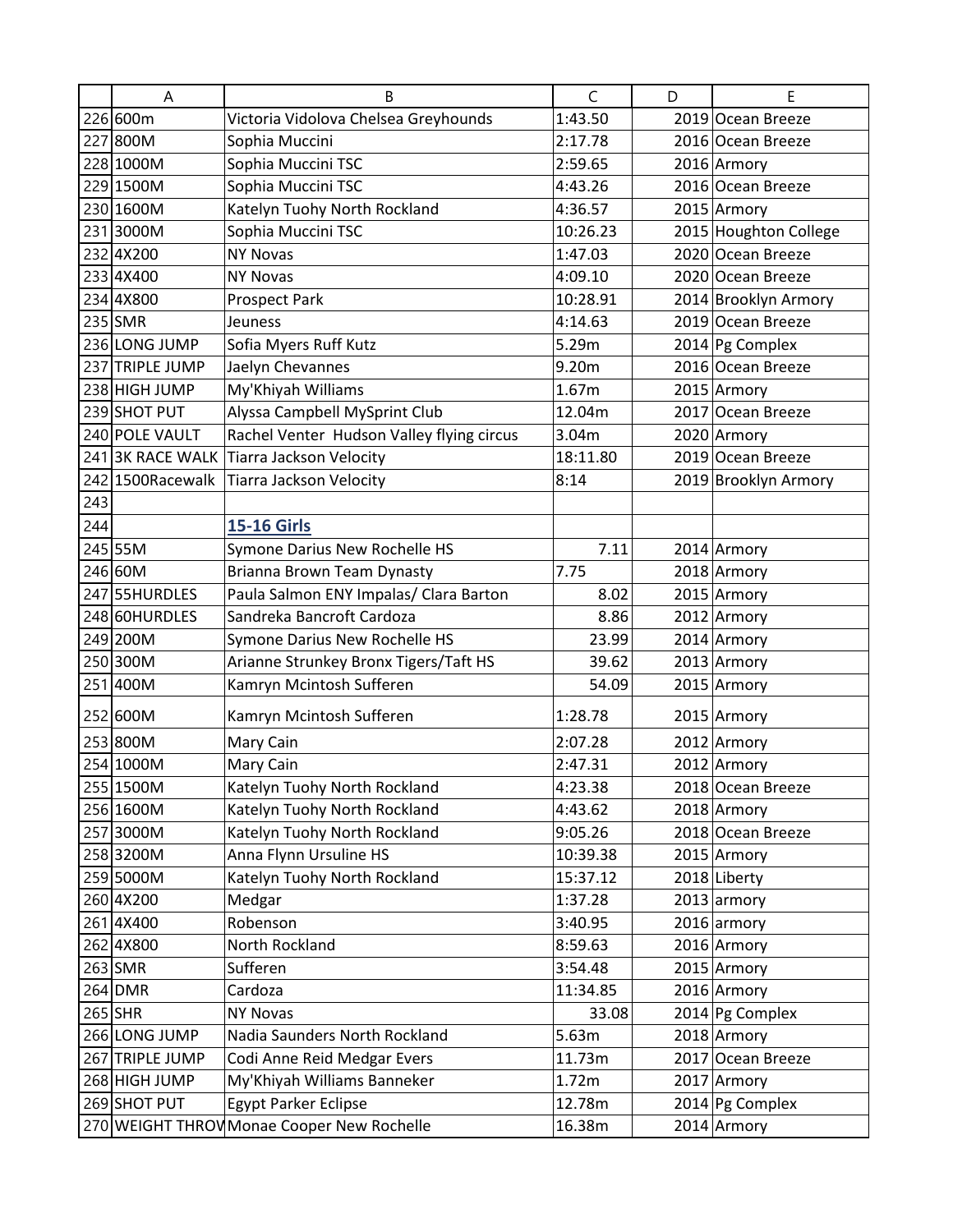|     | A               | B                                          | C        | D | E                      |
|-----|-----------------|--------------------------------------------|----------|---|------------------------|
|     | 271 POLE VAULT  | Lilliana Cohen Team VA                     |          |   | 2018 Armory            |
|     |                 | 272 1500 RACE WAL Ciara Durcan Pearl River | 6:50.47  |   | 2019 Armory            |
|     | 273 3k racewalk | Lucy Vayo Park Racewalkers                 | 17:40.4  |   | 2017 Ocean Breeze      |
| 274 |                 |                                            |          |   |                        |
| 275 |                 | <b>17-18 Girls</b>                         |          |   |                        |
|     | 276 55M         | Imani Solan Sufferen                       | 6.94     |   | 2015 Armory            |
|     | 277 60M         | <b>Branessa Thompson Medgar</b>            | 7.55     |   | 2014 Armory            |
|     | 278 55HURDLES   | Sophia Myers Ruff Kutz                     | 7.78     |   | 2018 Ocean Breeze      |
|     | 279 60HURDLES   | Latisha Philson Ruff Kutz/Cardoza          | 8.36     |   | 2012 Seatle, Wa        |
|     | 280 200M        | Zola Golden Gotham Spark/Arlington         | 23.95    |   | 2014 Armory            |
|     | 281 300M        | Kadecia Baird Medgar                       | 37.54    |   | 2013 Armory            |
|     | 282 400M        | Zola Golden Gotham Spark/Arlington         | 54.15    |   | 2014 Armory            |
|     | 283 600M        | Kamryn Mcintosh                            | 1:31.00  |   | 2016 Armory            |
|     | 284 800M        | Sabrina Southerland Cardoza                | 2:03.58  |   | 2013 Armory            |
|     | 285 1000M       | Mary Cain                                  | 2:35.80  |   | 2014 Reggie Lewis      |
|     | 286 1500M       | Mary Cain                                  | 4:07.05  |   | 2014 Reggie Lewis      |
|     | 287 1600M       | Mary Cain                                  | 4:24.11  |   | 2014 Boston University |
|     | 288 3000M       | Katelyn Tuohy North Rockland               | 9:01.81  |   | 2019 Armory            |
|     | 2893200M        | Mary Cain                                  | 9:38.68  |   | 2013 Reggie Lewis      |
|     | 290 5000M       | Alexis Panisse Cardoza                     | 16:58.21 |   | 2012 Armory            |
|     | 2914X200M       | <b>Medgar Evers</b>                        | 1:37.28  |   | 2013 Armory            |
|     | 292 4X400       | Robenson                                   | 3:40.95  |   | 2016 Armory            |
|     | 293 4X800       | North Rockland                             | 8:59.63  |   | 2016 Armory            |
|     | 294 DMR         | North Rockland                             | 11:34.85 |   | 2016 Armory            |
|     | 295 SMR         | Sufferen                                   | 3:54.48  |   | 2015 Armory            |
|     | 296 SHR         | <b>NY Novas</b>                            | 33.08    |   | 2014 Pg Complex        |
|     | 2974x1600       | Ursiline                                   | 20:28.3  |   | 2019 Armory            |
|     | 298 LONG JUMP   | Shayla Broughton Medgar/ ENY Impalas       | 5.89m    |   | 2016 Armory            |
|     | 299 TRIPLE JUMP | Marie-Josie Ebwea-Bile Cardoza             | 12.53m   |   | 2015 Armory            |
|     | 300 HIGH JUMP   | Shayla Broughton Medgar                    | 1.72m    |   | 2015 Armory            |
|     | 301 SHOT PUT    | <b>Egypt Parker Eclipse</b>                | 14.63m   |   | 2016 Armory            |
|     |                 | 302 WEIGHT THROW Monae Cooper New Rochelle | 16.89m   |   | 2016 Armory            |
|     | 303 POLE VAULT  | Kaeli Thompson flying circus               | 4.12m    |   | 2019 Armory            |
|     | 304 RACEWALK15  | Cierra Durcan Pearl River                  | 6:44     |   | 2019 Armory            |
|     | 305 rACEWALK16  | Cierra Durcan Pearl River                  | 7:14.85  |   | 2019 Armory            |
|     | 306 3k racewalk | Lucy Vayo Park Racewalkers                 | 15:52    |   | 2019 Liberty           |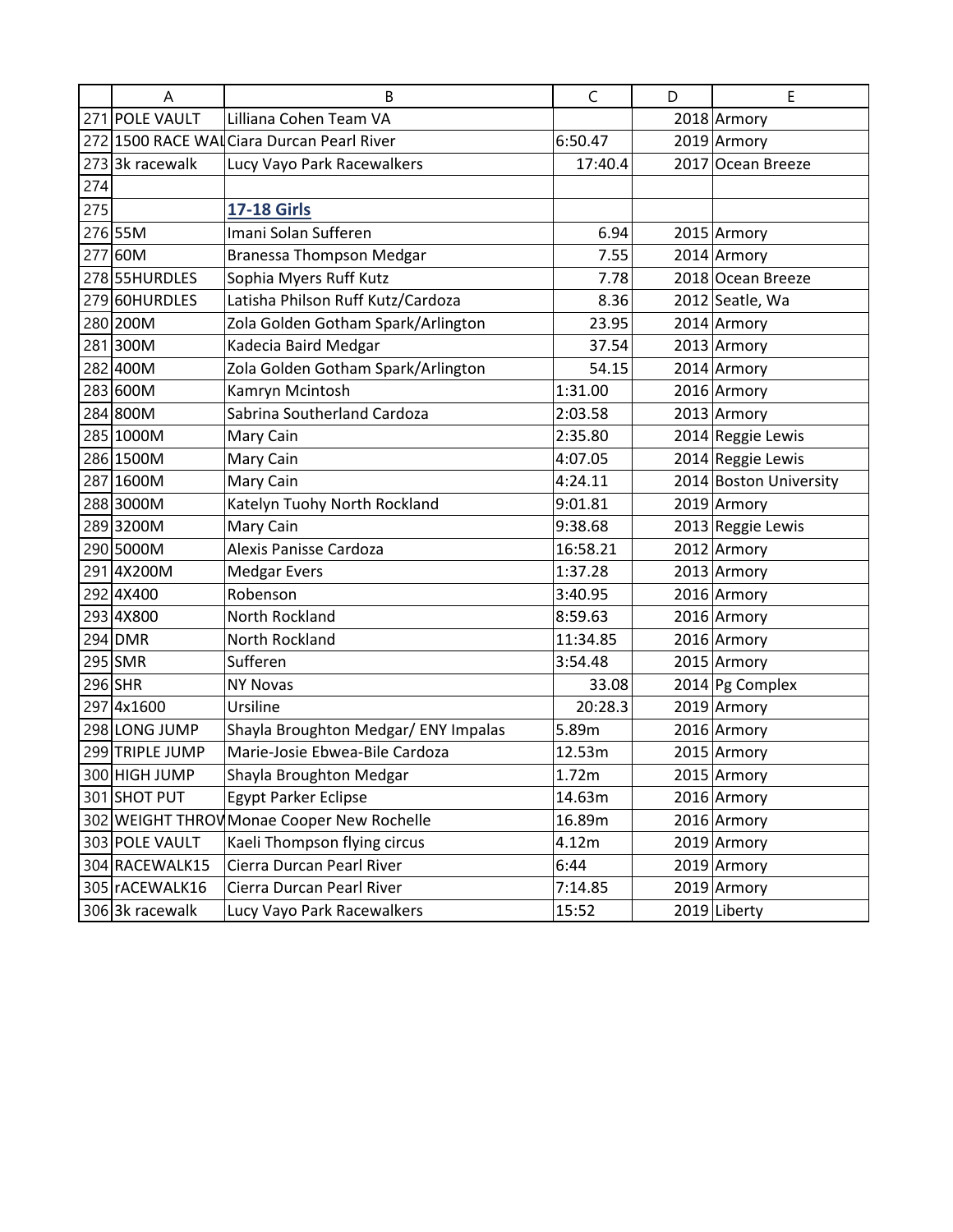|                | F                                  |
|----------------|------------------------------------|
| 1              |                                    |
| $\overline{c}$ | Spring fling                       |
| 3              | Spring fling                       |
| 4              | New York relays                    |
| 5              | <b>JO Nationals</b>                |
| 6              | <b>JO Nationals</b>                |
| $\overline{7}$ | Spring fling                       |
| 8              | <b>USATF NY Association champs</b> |
| 9              | <b>YCS #1</b>                      |
| 10             | <b>JO Nationals</b>                |
| 11             | Region 1                           |
| 12             | <b>USATF youth Nationals</b>       |
| 13             | Season Opener                      |
| 14             | <b>USATF youth Nationals</b>       |
| 15             |                                    |
| 16             | New York relays                    |
| 17             | New York relays                    |
| 18             | ycs #3                             |
| 19             |                                    |
| 20             | <b>USATF Region 1 Championship</b> |
| 21             | <b>USATF Region 1 Championship</b> |
| 22             | <b>JO Nationals</b>                |
| 23             | <b>JO Nationals</b>                |
| 24             | <b>JO Nationals</b>                |
| 25             | <b>YCS</b>                         |
| 26             | Season Opener                      |
| 27             | <b>YCS #2</b>                      |
| 28             | <b>USATF NY Association champs</b> |
| 29             | <b>Spring Fling</b>                |
| 30             | <b>USATF NY Association champs</b> |
| 31             | Region 1 Championship              |
| 32             | Season Opener                      |
| 33             | Region 1 Championship              |
| 34             |                                    |
| 35             | New York Relays                    |
| 36             | <b>New York Relays</b>             |
| 37             | Region 1 Championship              |
| 38             | <b>USATF NY Association champs</b> |
| 39             |                                    |
| 40             |                                    |
| 41             | <b>USATF NY Association champs</b> |
| 42             | <b>USATF NY Association champs</b> |
| 43             | Norteast Invitational              |
| 44             | Region 1 Championship              |
| 45             | ycs #2                             |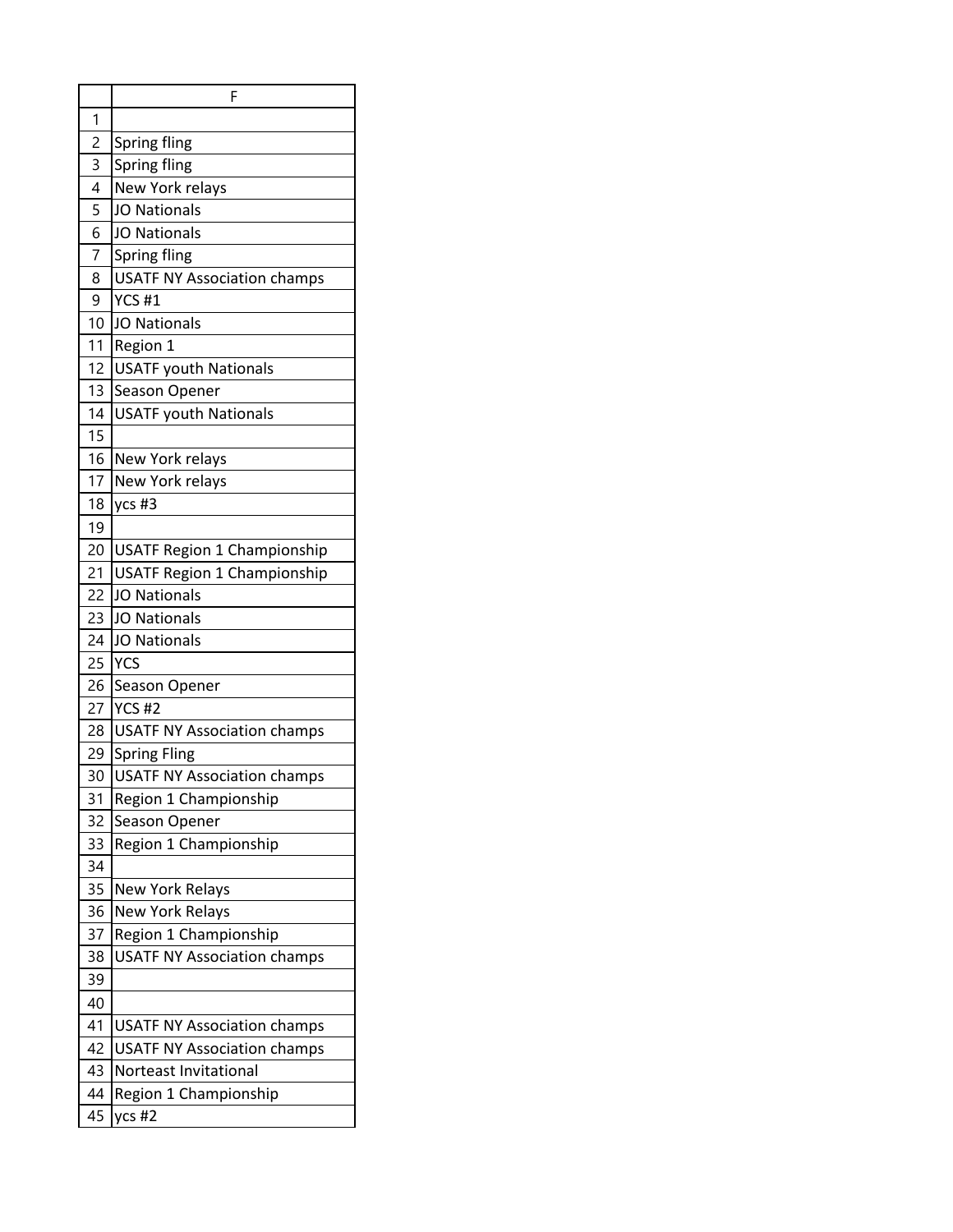|    | F                                  |
|----|------------------------------------|
| 46 | <b>JO Nationals</b>                |
| 47 | <b>USATF NY Association champs</b> |
| 48 | <b>Adidas Grand Prix</b>           |
| 49 | <b>USATF NY Association champs</b> |
| 50 | Norteast Invitational              |
| 51 | Norteast Invitational              |
| 52 | <b>USATF NY Association champs</b> |
| 53 | <b>USATF NY Association champs</b> |
| 54 | <b>USATF NY Association champs</b> |
| 55 | <b>USATF NY Association champs</b> |
| 56 | Region 1 Championship              |
| 57 | Region 1 Championship              |
| 58 | <b>New York Relays</b>             |
| 59 | Norteast Invitational              |
| 60 | <b>Hershey Nationals</b>           |
| 61 | <b>New York Relays</b>             |
| 62 | Region 1 Championship              |
| 63 | <b>JO Nationals</b>                |
| 64 |                                    |
| 65 |                                    |
| 66 | <b>USATF NY Association champs</b> |
| 67 | <b>USATF NY Association champs</b> |
| 68 | <b>USATF NY Association champs</b> |
| 69 | <b>JO Nationals</b>                |
| 70 | <b>USATF NY Association champs</b> |
| 71 | <b>Warwick Friendship Games</b>    |
| 72 | <b>States</b>                      |
| 73 | <b>Loucks Games</b>                |
| 74 | Section 1 champs                   |
| 75 | <b>Red Raider Relays</b>           |
| 76 | Section 1 champs                   |
| 77 | Region 1 Champs                    |
| 78 | <b>NB Nationals</b>                |
| 79 | Region 1 Champs                    |
| 80 | Vertical beach assault             |
| 81 |                                    |
| 82 |                                    |
| 83 |                                    |
| 84 | Region 1 Champs                    |
| 85 | <b>USATF NY Association champs</b> |
| 86 | <b>New York Relays</b>             |
| 87 |                                    |
| 88 | <b>USATF NY Association champs</b> |
| 89 | <b>New York Relays</b>             |
| 90 | <b>New York Relays</b>             |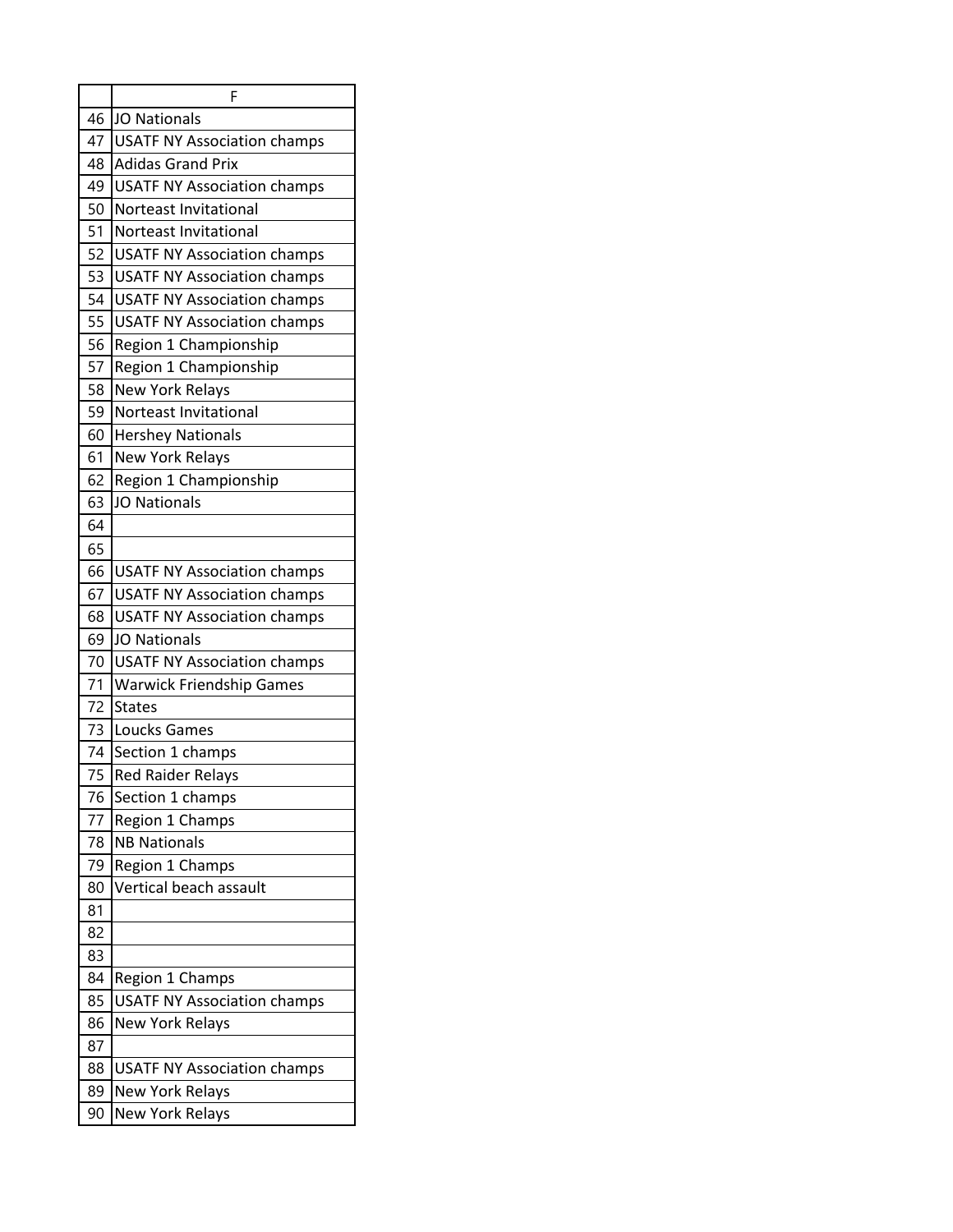|     | F                                  |
|-----|------------------------------------|
| 91  | <b>JO Nationals</b>                |
| 92  | <b>Westchester County champs</b>   |
| 93  | <b>USATF NY Association champs</b> |
| 94  |                                    |
| 95  |                                    |
| 96  | <b>City Champs</b>                 |
| 97  | <b>USATF NY Association champs</b> |
| 98  | Rockland county champs             |
| 99  | <b>Hershey Nationals</b>           |
|     | 100 States                         |
|     | 101 Olympic Trials                 |
|     | 102 World Juniors                  |
|     | 103 New Balance Nationals          |
|     | 104 States                         |
|     | 105 Loucks games                   |
|     | 106 New Balance Nationals          |
|     | 107 Pan Am Jrs                     |
|     | 108 New Balance Nationals          |
|     | 109 Jo Nationals/states            |
|     | 110 PSAI champs/Sec 1              |
|     | 111 Hershey Nationals              |
|     | 112 States                         |
|     | 113 Jo Nationals                   |
|     | 114 Loucks Games                   |
|     | 115 Eastern States                 |
| 116 |                                    |
|     | 117JJO Nationals                   |
|     | 118 YCS#1                          |
|     | 119 Region 1 Champs                |
|     | 120 USATF NY Association champs    |
|     | 121 New York Relays                |
|     | 122 New York Relays                |
|     | 123 Region 1 Champs                |
|     | 124 NB Nationals                   |
|     | 125 NB Nationals                   |
|     | 126 USATF NY Association champs    |
| 127 |                                    |
| 128 |                                    |
| 129 |                                    |
|     | 130 NB Nationals                   |
|     | 131 World Juniors                  |
|     | 132 PSAL champs                    |
|     | 133 PSAL champs                    |
|     | 134 Pre classic                    |
| 135 | Oxy High Performance               |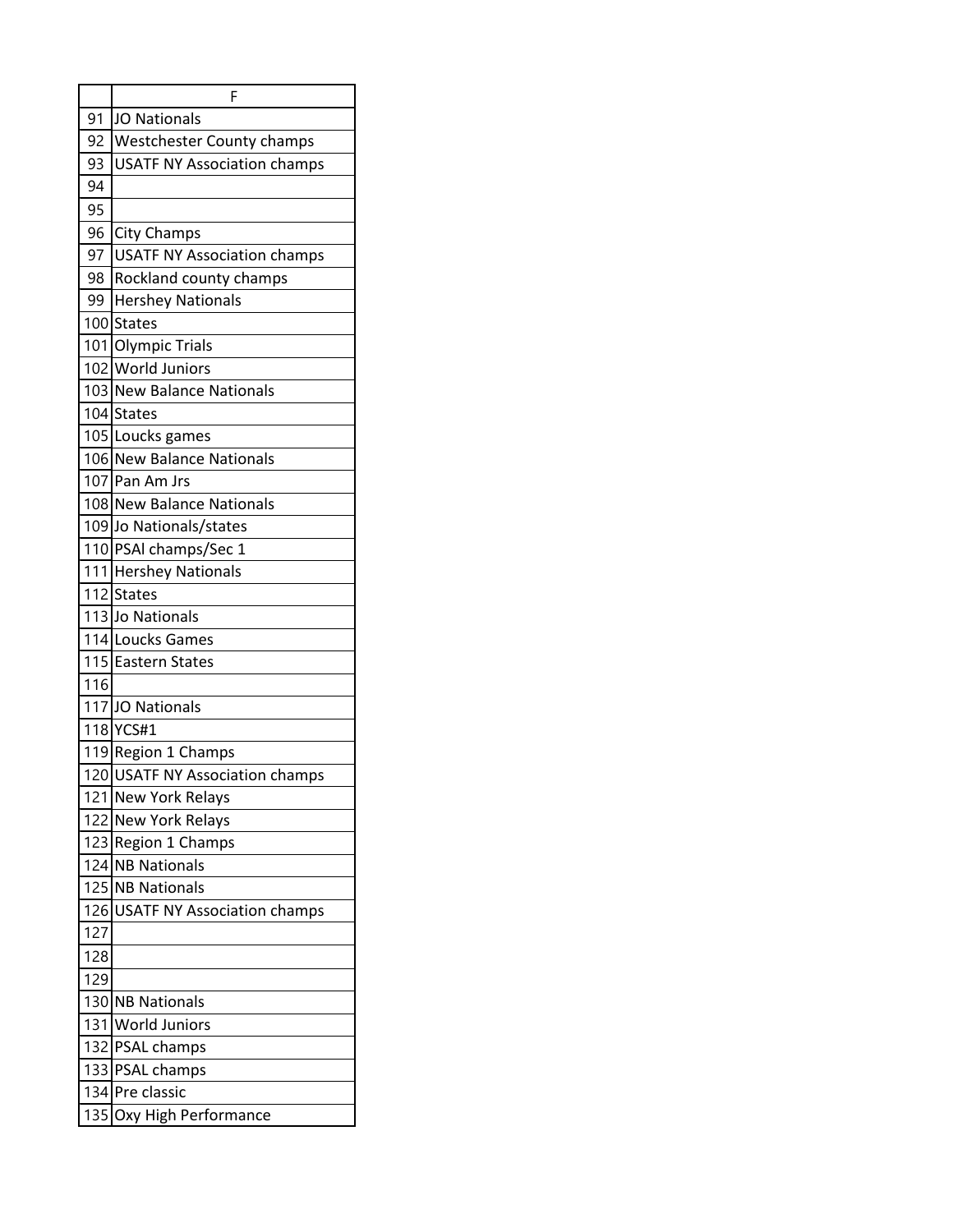|     | F                               |
|-----|---------------------------------|
|     | 136 Penn Relays                 |
|     | 137 World Juniors               |
|     | 138 NB Grand Prix               |
|     | 139 Race at the oval office     |
|     | 140 US juniors                  |
|     | 141 Portland Track Festival     |
|     | 142 PSAL champs                 |
|     | 143 Penn Relays                 |
|     | 144 Bronx champs                |
|     | 145 NB Nationals                |
|     | 146 USATF NY Junior Olympics    |
|     | 147 Section 1 champs            |
|     | 148 NB Nationals                |
|     | 149 Loucks games                |
|     | 150 USATF NY Junior Olympics    |
| 151 | YCS#1                           |
|     | 152 Region 1 champs             |
| 153 | <b>USATF NY Junior Olympics</b> |
| 154 |                                 |
|     | 155 North Shore Inv             |
|     | 156 NB Nationals                |
| 157 | <b>NB Nationals</b>             |
| 158 | Region 1 championship           |
| 159 |                                 |
| 160 |                                 |
| 161 |                                 |
|     | 162 Millrose Games              |
|     | 163 YMCA meet                   |
|     | 164 Holiday Games               |
|     | 165 Holiday Games               |
|     | 166 YMCA meet                   |
| 167 | <b>Holiday Games</b>            |
| 168 | <b>Armory trials</b>            |
|     | 169 Freedom Games               |
|     | 170 Hershey Nationals           |
|     | 171 Holiday Games               |
| 172 | <b>Fiesta Games</b>             |
|     | 173 Hershey Nationals           |
| 174 | <b>YMCA</b> meet                |
| 175 | <b>Hershey Nationals</b>        |
| 176 | Association youth champs        |
| 177 |                                 |
| 178 |                                 |
| 179 | Armory youth classic            |
| 180 | YMCA meet                       |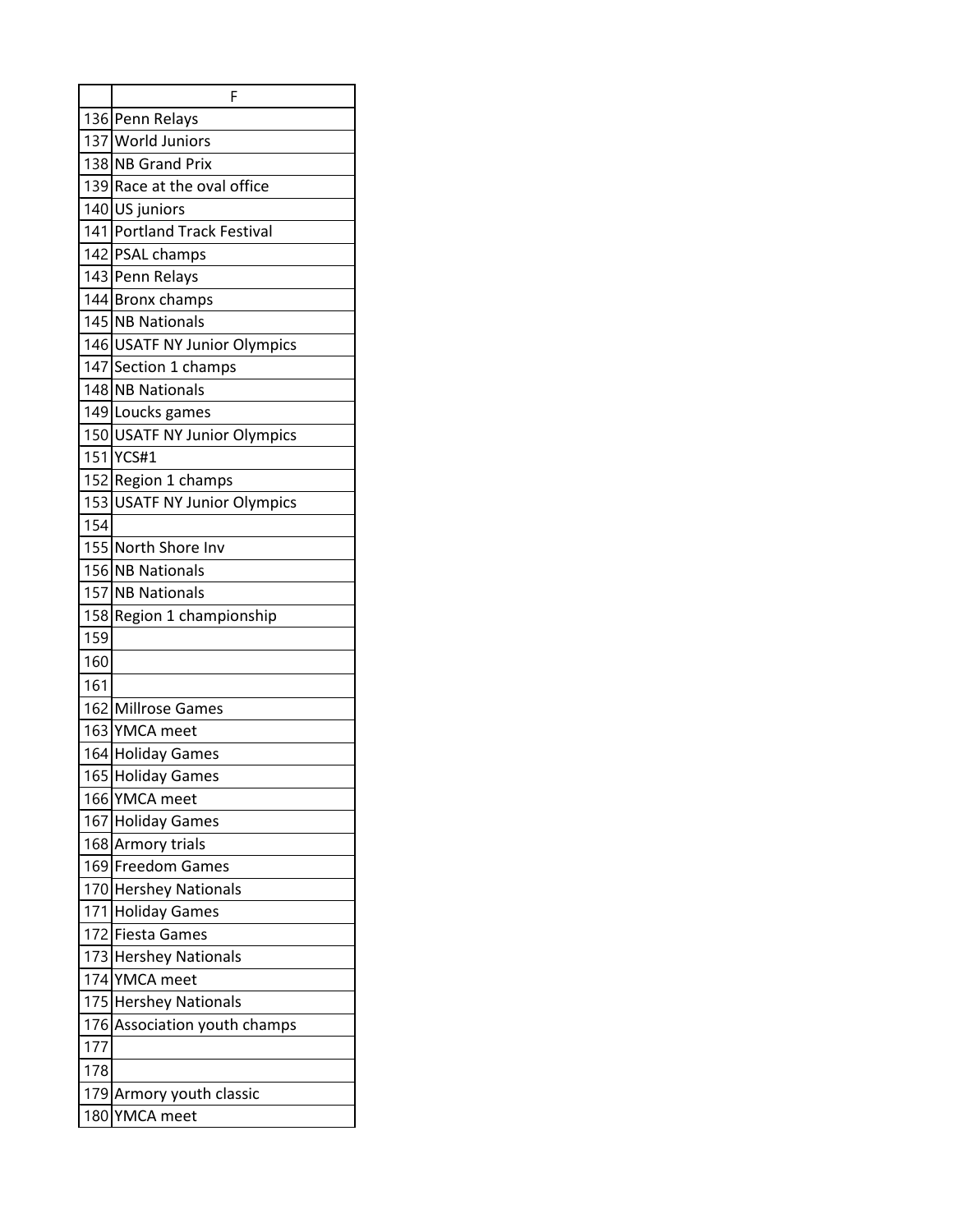|     | F                                  |  |
|-----|------------------------------------|--|
|     | 181 Armory youth classic           |  |
|     | 182 OB Invite                      |  |
|     | 183 USATF NY Association champs    |  |
|     | 184 Holiday Games                  |  |
|     | 185 Pre Nationals                  |  |
|     | 186 Freedom Games                  |  |
|     | 187 Hershey Nationals              |  |
|     | 188 Freedom Games                  |  |
|     | 189 Hershey Nationals              |  |
|     | 190 Hershey Nationals              |  |
|     | 191 Freedom Games                  |  |
|     | 192 Hershey Nationals              |  |
|     | 193 Hershey Nationals/usatfny      |  |
|     | 194 Holiday Games                  |  |
|     | 195 Freedom Games                  |  |
| 196 |                                    |  |
| 197 |                                    |  |
|     | 198 Armory trials                  |  |
|     | 199 YMCA Meet                      |  |
|     | 200 Hershey Nationals              |  |
|     | 201 Armory trials                  |  |
|     | 202 Holiday Games                  |  |
|     | 203 Armory trials                  |  |
|     | 204 Holiday Games                  |  |
|     | 205 Hershey Nationals              |  |
|     | 206 Freedom Games                  |  |
|     | 207 Fiesta Games                   |  |
|     | 208 Toyota USATF Nationals         |  |
|     | 209 Northeast Zonals               |  |
|     | 210 Holiday Games                  |  |
| 211 | <b>Pre Nationals</b>               |  |
|     | 212 YMCA Meet #2                   |  |
|     | 213 Freedom Games                  |  |
|     | 214 Hershey Nationals              |  |
|     | 215 USATF NY Association champs    |  |
|     | 216 Hershey Nationals              |  |
| 217 | <b>Holiday Games</b>               |  |
| 218 |                                    |  |
| 219 |                                    |  |
|     | 220 PSAL champs                    |  |
|     | 221 YMCA Meet                      |  |
| 222 | <b>USATF NY Association champs</b> |  |
|     | 223 Hershey Nationals              |  |
|     | 224 Pilgrim games                  |  |
| 225 | <b>Hershey Nationals</b>           |  |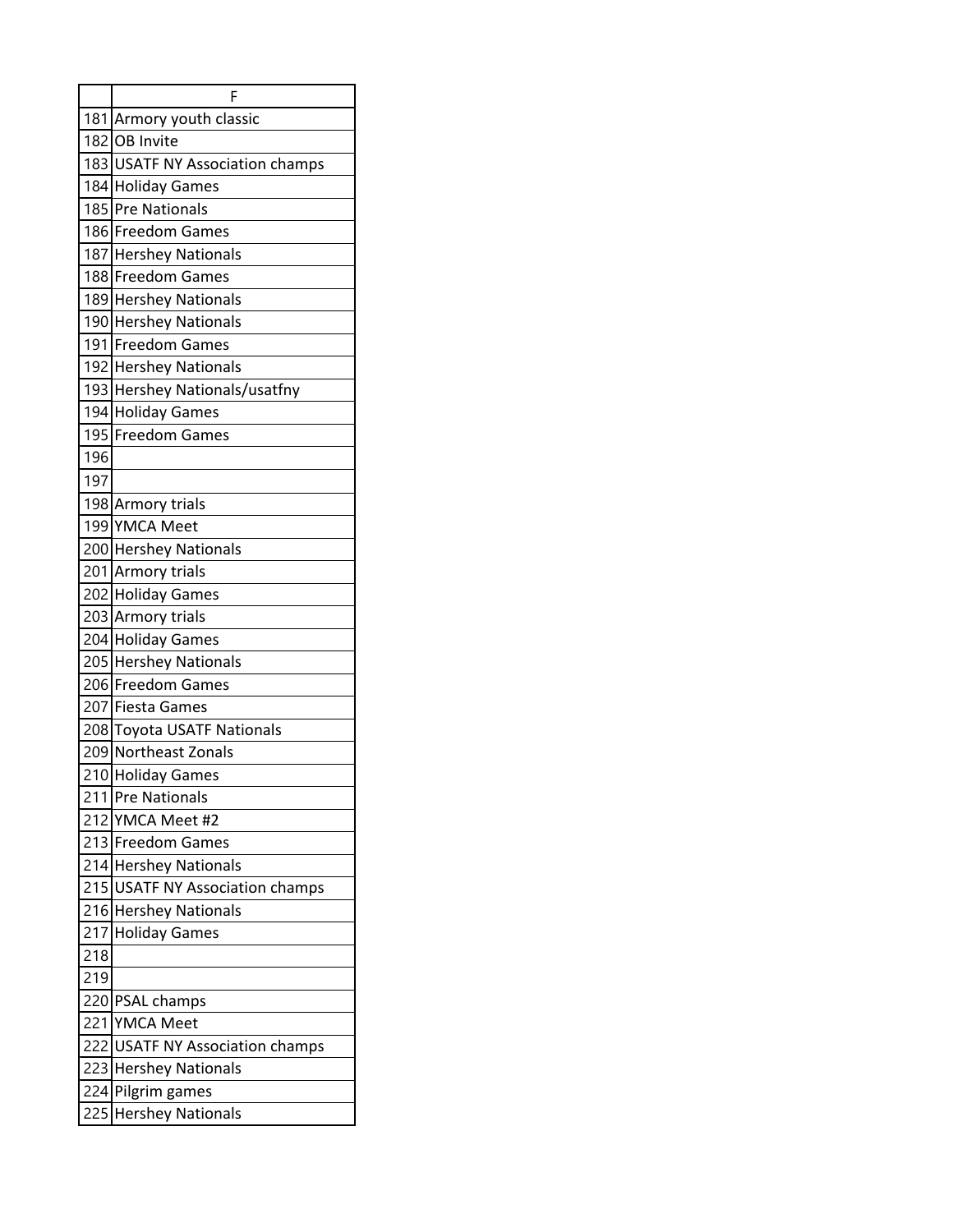|     | F                               |  |
|-----|---------------------------------|--|
|     | 226 Holiday Games               |  |
|     | 227 Hershey Nationals           |  |
|     | 228 New Balance games           |  |
|     | 229 Hershey Nationals           |  |
|     | 230 Sec 1                       |  |
|     | 231 Northeast Zonal             |  |
|     | 232 Pre Nationals               |  |
|     | 233 Pre Nationals               |  |
|     | 234 YMCA Meet                   |  |
|     | 235 Toyota USATF Nationals      |  |
|     | 236 Hershey Nationals           |  |
|     | 237 USATF NY Association champs |  |
|     | 238 Armory youth classic        |  |
|     | 239 USATF NY Association champs |  |
|     | 240 Sec9 champs                 |  |
|     | 241 USATF NY Association champs |  |
|     | 242 YMCA Meet                   |  |
| 243 |                                 |  |
| 244 |                                 |  |
|     | 245 Sec 1                       |  |
|     | 246 New Balance Nationals       |  |
|     | 247 Jim Mckay                   |  |
|     | 248 New Balance Nationals       |  |
|     | 249 New Balance Nationals       |  |
|     | 250 PSAL Cities                 |  |
|     | 251 New Balance Nationals       |  |
|     | 252 Sec 1                       |  |
|     | 253 New Balance Nationals       |  |
|     | 254 NB Collegiate               |  |
| 255 | States                          |  |
|     | 256 Millrose Trials             |  |
|     | 257 Freedom Games               |  |
|     | 258 New Balance Nationals       |  |
| 259 | Va Showcase                     |  |
|     | 260 New Balance Nationals       |  |
| 261 | <b>New Balance Nationals</b>    |  |
| 262 | <b>New Balance Nationals</b>    |  |
|     | 263 New Balance Nationals       |  |
| 264 | <b>New Balance Nationals</b>    |  |
|     | 265 Hershey Nationals           |  |
| 266 | <b>Marine Corp</b>              |  |
|     | 267 Hershey Nationals           |  |
|     | 268 Eastern States              |  |
| 269 | <b>Hershey Nationals</b>        |  |
| 270 | <b>New Balance Nationals</b>    |  |